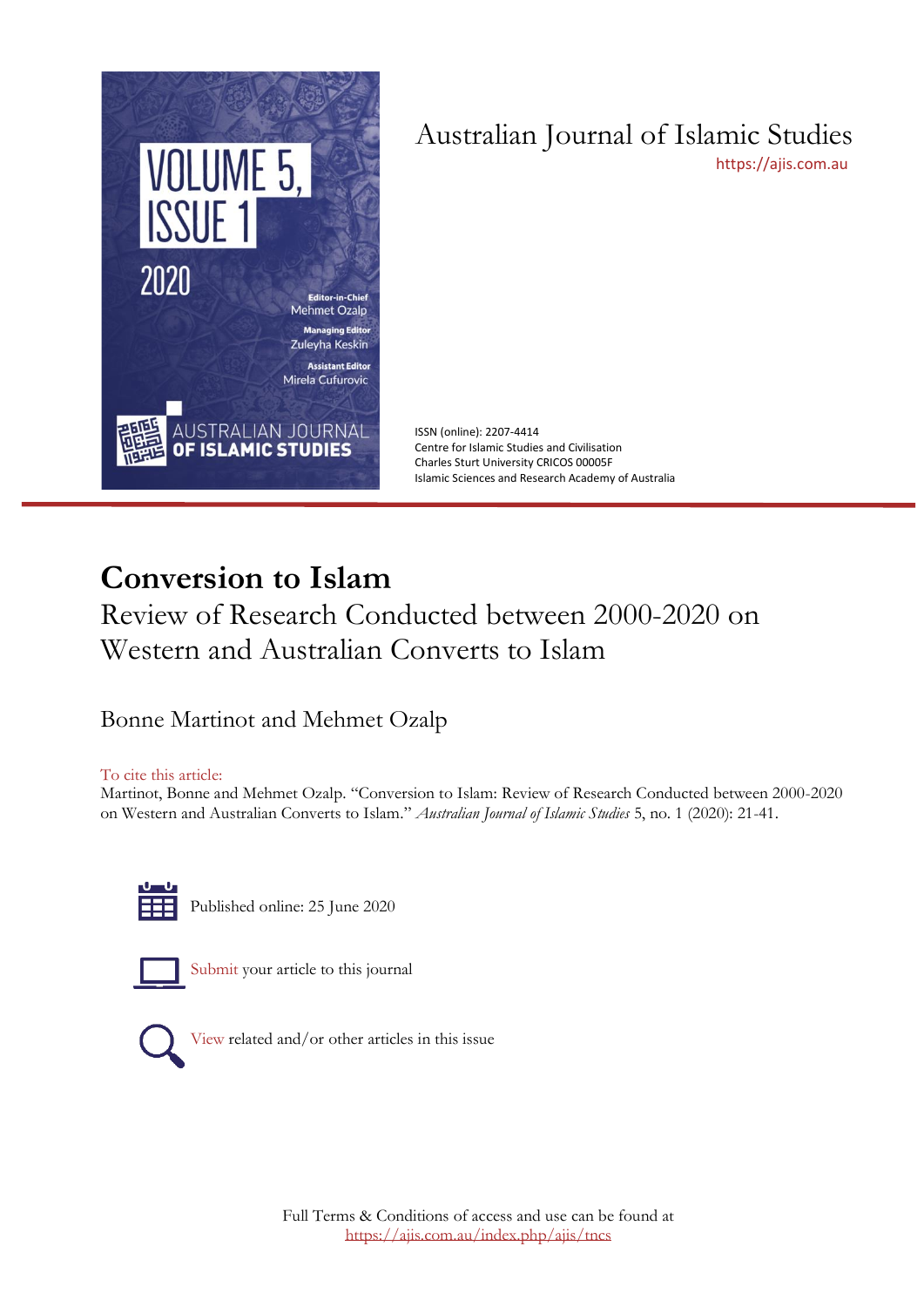### **CONVERSION TO ISLAM: REVIEW OF RESEARCH CONDUCTED BETWEEN 2000-2020 ON WESTERN AND AUSTRALIAN CONVERTS TO ISLAM**

Bonne Martinot\* and Mehmet Ozalp\*\*

**Abstract:** This article is a systematic literature review of research conducted in the last two decades (2000-2020) on conversion and converts to Islam in Western societies and Australia. The review highlights findings of this body of literature in six key points: there are important nuances of difference of conversions to Islam from country to country; conversion to Islam is a gradual process; converts to Islam do not entirely replace their existing identity with an Islamic one; converts are alienated by their friends and family leading to deep loneliness and isolation; converts to Islam feel denied meaningful roles in the Muslim community; and converts to Islam experience a subtle form of Islamophobia. These findings and insights at the same time reveal gaps in knowledge and offer a roadmap in charting new research. This review highlights six important areas of research and gaps in knowledge: research needs to include equally men and women converts; interplay between Islam influencing converts' identity and converts influencing the way Islam is understood in Western societies; the lack of Muslim converts' voice in research involving Muslims in the west; no study investigates how converts successfully integrate within their respective Muslim community; the theory of conversion to Islam is not fully developed; and research on Aboriginal converts to Islam needs to be investigated without the constraints of a security lens.

**Keywords:** *Muslim converts*, *conversion to Islam*, *converts to Islam*, *reverts*, *Australian converts to Islam*, *Aboriginal Muslims*

#### **INTRODUCTION**

In Australian society, Muslims are traditionally presented as the immigrant other or foreign outsider. Despite having a presence in Australia for more than a century through trade and migration, political and public Australian discourses view Islam as a faith incompatible with Australian values and Muslims, even if they are citizens, as foreign and unassimilable. This

<sup>\*</sup> Bonne Martinot is a research officer in Islamic studies. She is a graduate of the Master of Islamic Studies from Charles Sturt University.

Mehmet Ozalp is an associate professor of Islamic studies. He is the director of the Centre for Islamic Studies and Civilisation at Charles Sturt University. He is an executive member of Public and Contextual Theology, a research centre at Charles Sturt University.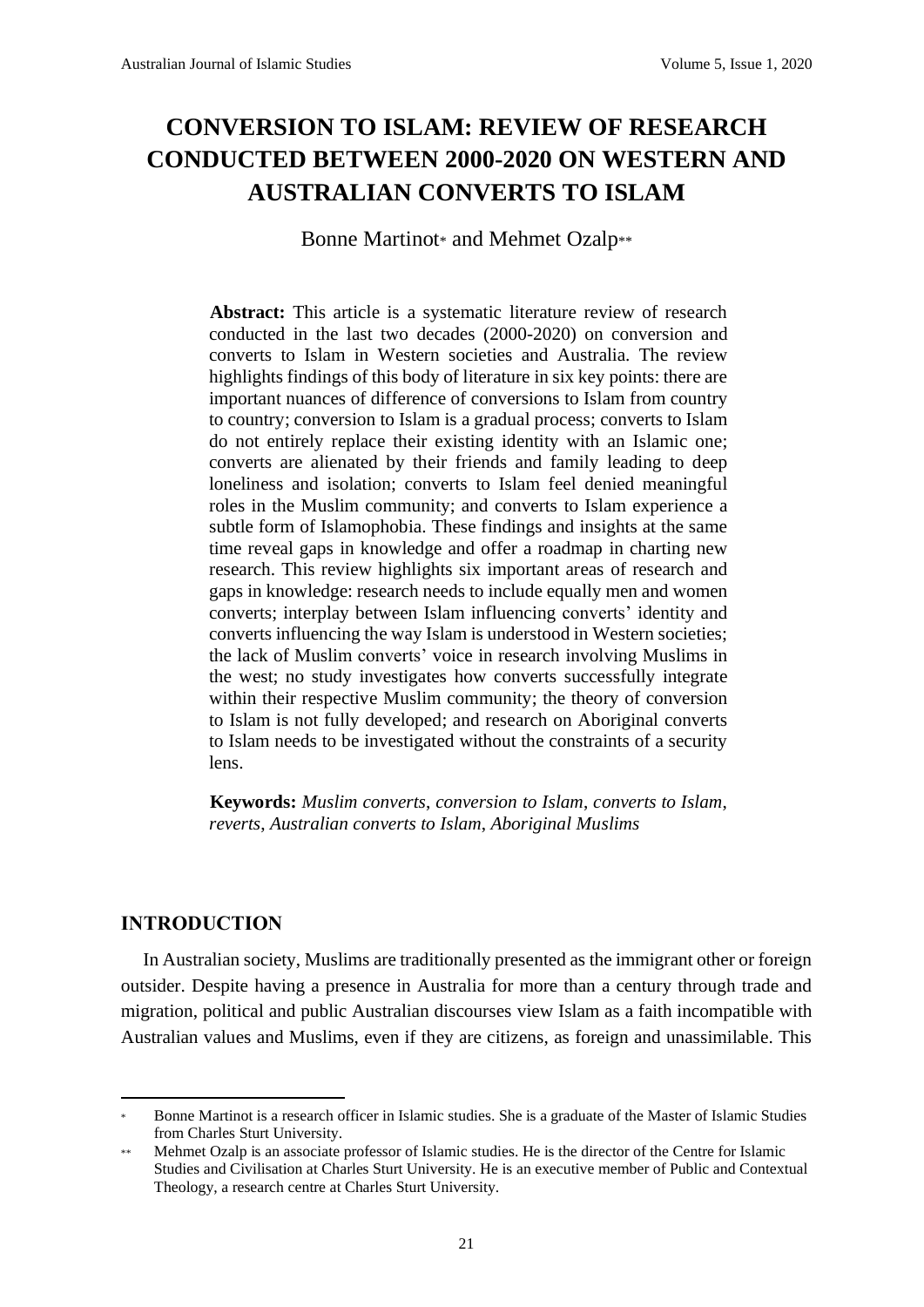is an extension of the general Orientalist framework found in Western discourse and partly relates to the origins and development of the Australian identity.

Despite this representation, Australian census statistics show a steady growth of Islam in Australia.<sup>1</sup> Notwithstanding the fact a large portion of the growth of Islam is by birth, significant numbers of Australians have also converted due to exposure to Islam and Muslims through social interactions and relations.

While born Muslims face the challenge of mastering society's double-edged sword of proving their 'Australianness,' Australians converting to Islam also face major challenges. An investigation into the experience of Australian converts to Islam is needed, as is research exploring the challenges they face as they navigate their new identity while remaining distinctly Australian.

Such focus also correlates to the emergence of a Western Muslim identity, and in it, Western-born converts to Islam are forming a distinct community within a community. Despite the need for new research, little data exists about the challenges faced by Australianborn converts to Islam. A study is essential as Muslims have a different hierarchy of needs depending on their background and cultural circumstances, which ultimately intertwine with their location.

This article conducts a systematic review of academic research and literature available on converts to Islam in Western societies pre- and post-9/11, as well as Australia-based research. Academic research on conversion to Islam began with an attempt to determine factors for conversion and in doing so it challenged the traditionally defined conversion theories developed from studies involving conversion to Christianity. The research focus in recent years has shifted from reasons for why conversion happens to how it happens, with specific attention given to how converts experience their lives post-conversion.<sup>2</sup> Minor studies have focused on Australian converts to Islam but none have explored the challenges faced by them in-depth. Research generally focuses on set locations, genders, ancestry or is based on yearsold data. Much of the current literature documenting the experiences of Western converts to Islam has been conducted in the UK, Europe and North America, and focuses heavily on the construction of identity, nationalism and belonging.

#### **EARLY RESEARCH INTO CONVERSION TO ISLAM**

Ali Kose's notable pioneering research *Conversion to Islam: A Study of Native British Converts* (1996) is still referenced in many academic publications today.<sup>3</sup> The study's aim was to determine the nature of conversion to Islam and describe the processes and

<sup>1</sup> "Census Data Reveals 'No Religion' is Rising Fast," Australian Bureau of Statistics, Media release 074/2017 https://www.abs.gov.au/AUSSTATS/abs@.nsf/mediareleasesbyReleaseDate/7E65A1445 40551D7CA258148000E2B85

<sup>2</sup> Oishee Alam, "Islam is a Blackfella Religion, Whatchya Trying to Prove?" Race in the Lives of White Muslim Converts in Australia," *La Trobe Journal* 89 (2012): 125 , http://www.slv.vic.gov.au/sites/ default/files/La-Trobe-Journal-89-Oishee-Alam.pdf.

<sup>3</sup> Ali Kose, *Conversion to Islam: A Study of Native British Converts* (Oxfordshire: Routledge, 1996).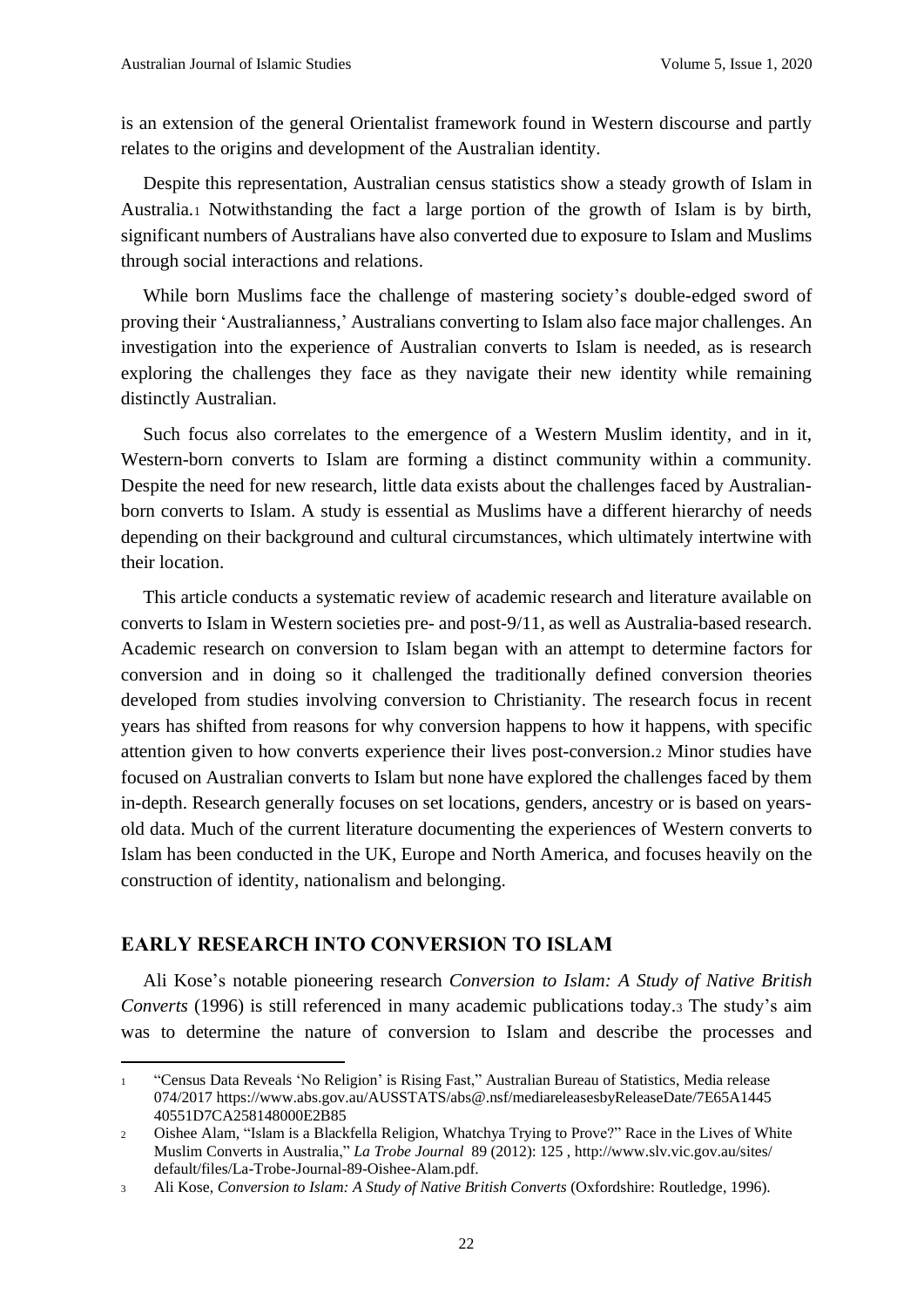predispositions that make conversion possible. Participants were asked about a range of topics including childhood and adolescence, pre-conversion period and conversion process, the consequences of conversion as well as questions on identity change. Notably, Kose identified that models and methods used in previous research that applied to Christian conversion may not be applicable to those who convert to Islam. In addition, he highlighted that conversion is a complex multifaceted experience and may involve a gradual process over time.

One year prior, American academic Carol Anway published *Daughters of Another Path* (1995), triggered by her daughter's conversion to Islam and a desire to know more about other convert women to Islam and help other families coping with implications of conversion.<sup>4</sup> Her book contains chapters of her findings with excerpts from her participants' responses. She provides an insight of a non-Muslim parent by chronologically outlining her reactions to her daughter's conversion journey. With this family focus, Anway strives to emphasise that people need to decide how to handle their feelings and how it will affect oneself and ultimately their loved ones. Anway acknowledges the convert often strives to reconcile with the family alone; however, the situation requires mutual time and effort. While Anway points out participants reported an improvement in family relationships, despite inevitable frictions and issues, these are always subjective assessments. Anway's research was later featured as a chapter in *Muslims on the Americanization Path?*<sup>5</sup>

#### **RESEARCH AND LITERATURE POST 2000**

The early 2000s saw two notable works from the UK and Europe including Anne Sofie Roald's *New Muslims in the European Context*: *The Experience of Scandinavian Converts* (2004).<sup>6</sup> Roald insinuates the experience of conversion does not differ from country to country, such as Europe to the US or Australia. She also suggests there would be a similarity of experience between converts and second generation Muslim immigrations in the way their interaction between the Muslim community and wider society overlaps. Like Kose, Roald echoes that traditional methods of understanding conversion, such as Lewis Rambo's stages of conversion<sup>7</sup> would be more applicable to Christians. Roald identifies that Islam and Muslims are not static, although they may be perceived to be, and culture plays a part in how Islamic expression is shaped. As time passes and converts increase their Islamic knowledge, they remain products of their Scandinavian socialisation. The conversion journey is an ongoing process; ultimately, a Scandinavian Muslim identity will emerge.

Karin van Nieuwkerk's *Women Embracing Islam: Gender and Conversion in the West* (2006) is the outcome of a conference in 2003, with the two main topics based around

<sup>4</sup> Carol L. Anway, *Daughters of Another Path: Experiences of American Women Choosing Islam* (Lee's Summit: Yana Publications, 1995).

<sup>5</sup> Carol L. Anway, "American Women Choosing Islam," in *Muslims on the Americanization Path?* ed. Yvonne Yazbeck Haddad and John L. Esposito (New York: Oxford University Press, 2000).

<sup>6</sup> Anne Sofie Roald, *New Muslims in the European Context: The Experience of Scandinavian Converts* (Leiden: Brill, 2004).

<sup>7</sup> Lewis R. Rambo, *Understanding Religious Conversion* (New Haven: Yale University Press, 1993).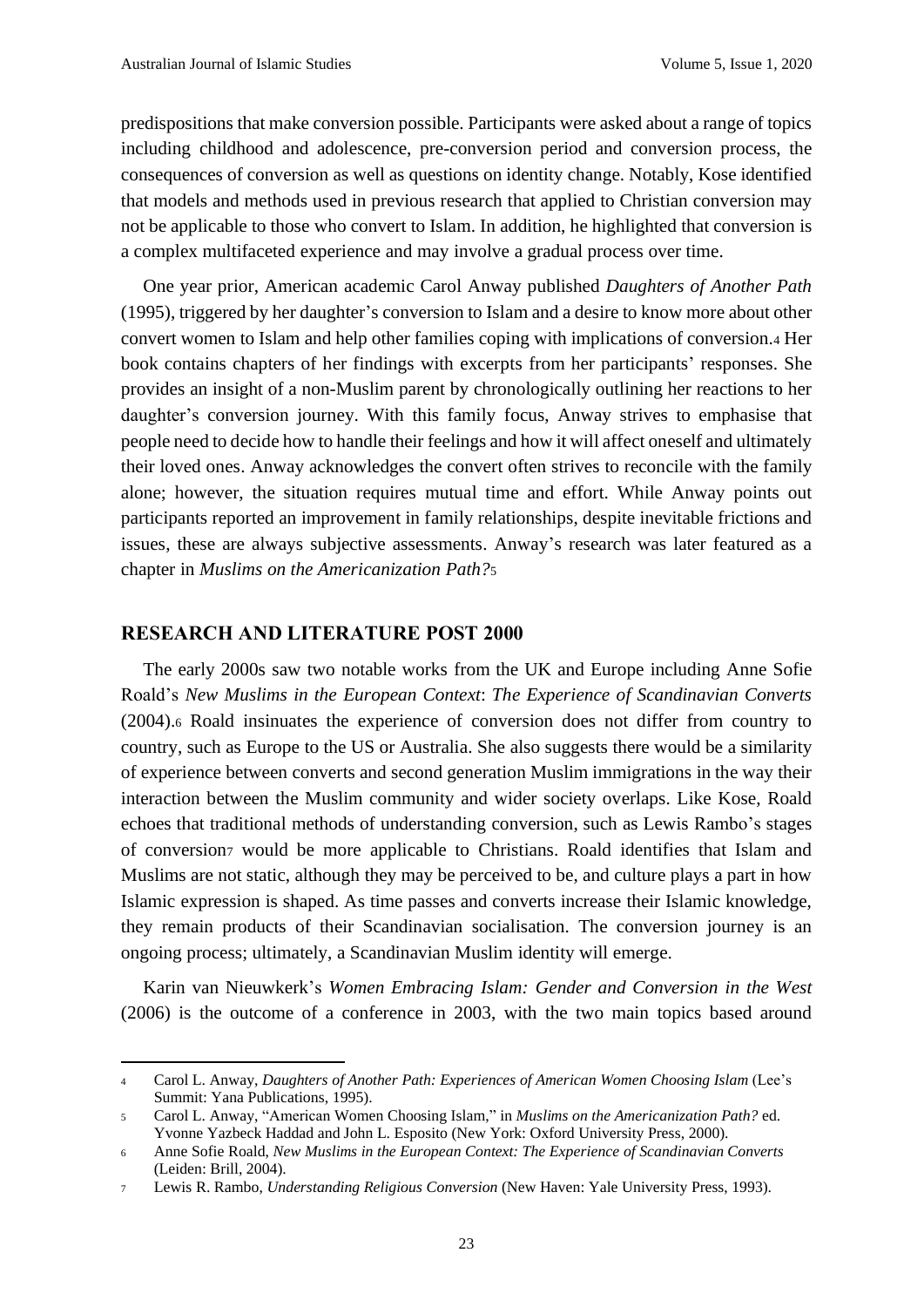conversion process and women converts.<sup>8</sup> Nieuwkerk points out that female conversion to Islam creates severe tension because gender has been pivotal in the construction of otherness between Islam and the West, yet there is a need to investigate why women are attracted to Islam. Nieuwkerk mentions that converts to Islam play an important role in society and often function as cultural mediators between communities, as well as being engaged in developing Islamic discourses,<sup>9</sup> and these observations reflect those made by Roald.

In the same year, Anna Mansson McGinty's *Becoming Muslim: Western Women's Conversion to Islam* (2006) approaches Islamic identity formation in a convert to Islam from cognitive and cultural phenomenon perspectives through an anthropological lens.<sup>10</sup> McGinty interviews women from Sweden and the United States, and her findings demonstrate that the conversion experience differs based on country of origin, countering Roald's contention that it is a universal experience. In addition, McGinty identifies an ongoing process of meaning making, and those meanings are shifting and transitional. Islam becomes meaningful through cognitive recognition and that cognitive framework is not necessarily totally replaced by a new one; rather, it is an exploration of something unknown.<sup>11</sup> As McGinty focuses on the female gender, like Nieuwkerk, she notes the dichotomy between West and Islam, us and them, as well as the scepticism of how a Western woman could and for that matter should convert to Islam. McGinty's findings reflect that converts take a slow, gradual transformation that includes personal research and trying to navigate a new and different worldview.

Kate Zebiri's *British Muslim Converts: Choosing Alternative Lives* (2007) appears numerous times throughout research conducted since 2007.<sup>12</sup> Zebiri's aim was to identify important trends within converts with two central themes: identity change and converts as critics of Western society.<sup>13</sup> Zebiri identifies that participants have to overcome challenges with their loved ones as well as from the Muslim community. Zebiri also aligns with other researchers' findings in that converts take time and research before deciding to convert to Islam and people develop and mature in their journey as a Muslim. The study found converts can act as mediators between Muslim and non-Muslim communities.

Patrick D. Bowen's *Conversion to Islam in the United States: A Case Study in Denver, Colorado* (2009) was undertaken in an American context.<sup>14</sup> Bowen echoes McGinty that the environment for converts in the US differs from Europe, causing a corresponding difference in the conversion experience based on the historical and socio relationship with religion.

<sup>8</sup> Karin van Nieuwkerk, ed, *Women Embracing Islam: Gender and Conversion in the West* (Austin: University of Texas Press 2006).

<sup>9</sup> Ibid., 5.

<sup>10</sup> Anna Mansson McGinty, *Becoming Muslim: Western Women's Conversion to Islam* (New York: Palgrave Macmillan, 2006).

<sup>11</sup> Ibid., 181-182.

<sup>12</sup> Kate Zebiri, *British Muslim Converts: Choosing Alternative Lives* (London: Oneworld Publications, 2007).

<sup>13</sup> Ibid., 77.

<sup>14</sup> Patrick D. Bowen, "Conversion to Islam in the United States: A Case Study in Denver, Colorado," *Intermountain West Journal of Religious Studies* 1, no.1 (2009), http://digitalcommons.usu.edu/ imwjournal/vol1/iss1/4.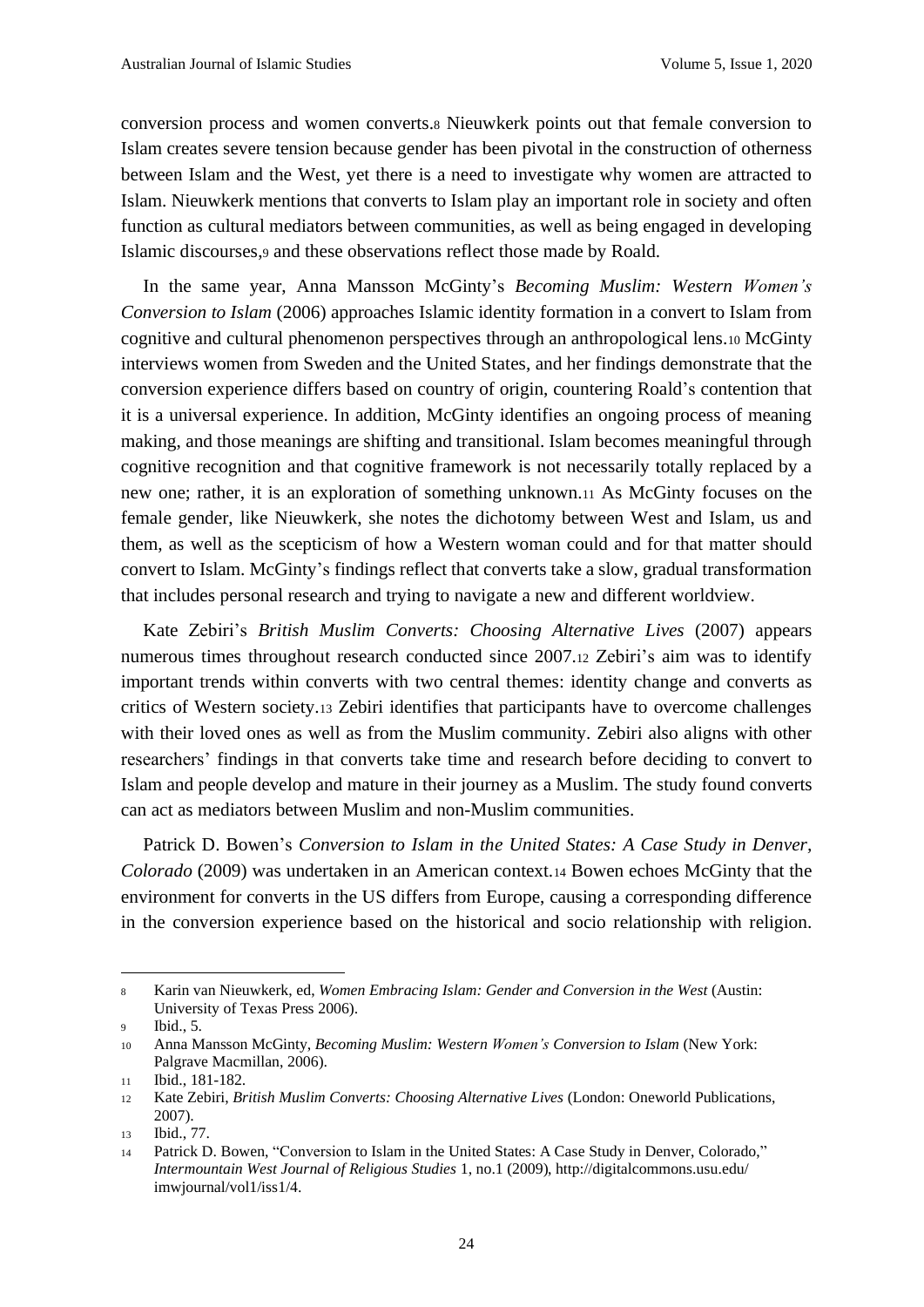However, he uses Rambo's *Stages of Conversion* as a theoretical framework to examine the process of conversion while comparing his findings to Anway and Kose. Bowen is critical of research being confined to specific genders or ancestry and noted he ensured there was a diverse range in his study, despite inevitably being limited to location. Bowen identifies several factors that reflect findings from previous research, such as participants having already started or tried Islamic practises and that family situations were difficult to navigate, and also pointed out that conversion sometimes resulted in the breakdown of relationships as well as the end of friendships with non-Muslims.

In the same year, Brian Coleman's (2009) unpublished thesis *Post-Conversion Experiences of African American Male Sunni Muslims: Community Integration and Masculinity in Twenty-First Century Philadelphia* investigated the ways the conversion process impacted social connections and participants' self-perception as men as well as perceived racism or Islamophobia.<sup>15</sup> This work deserves mention as, unlike previous research, it targets a community that has long been marginalised and discriminated against due to race. So, while Bowen's research indicated themes and concerns all converts face, such as family issues and periods of adjustment, Coleman's research introduced a phenomenon of decoupling one's race. It suggested conversion to Islam fostered a feeling wholeness that is a source of strength as, due to their racial identity and ancestry, the participants had long experienced marginalisation in a society that upholds their racial identity as little value.<sup>16</sup> This extra layer is not present in research conducted in Europe. Coleman also identifies that studies need to be ongoing to enable better understanding regarding the complex changes that happen to a convert in their lives.

In addition to spanning research over time to understand the evolution of the conversion process, studies that examine the entire cycle of conversion hold valuable insight. Mona Alyedreessy's *British Muslim Converts: An Investigation of Conversion and de-Conversion processes to and from Islam* (2016) is one such study.<sup>17</sup> By including participants from all religious and cultural backgrounds, Alyedreessy indirectly reveals the extra baggage of converts not explored or mentioned in previous studies. Some converts to Islam prefer to remain in secret until they are psychologically, financially, physically and emotionally able and willing to face the seemingly inevitable difficulties and social implications of conversion. That is, making their decision to convert a conscious and well-thought-out decision. In addition, some choose to come out in stages over a period as they find ways to deal with issues.<sup>18</sup> Another important topic raised was, in eyes of their parents, some converts had committed apostasy by converting to Islam. The conclusion of the research argued it is important for converts to have education and guidance from Western Muslim scholars.

<sup>15</sup> Brian L. Coleman, "Post-Conversion Experiences of African-American Male Sunni Muslims: Community Integration and Masculinity in Twenty-First Century Philadelphia," *Publicly Accessible Penn Dissertations* 54 (2009).

<sup>16</sup> Ibid., 157.

<sup>17</sup> Mona Alyedreessy, "British Converts: An Investigation of Conversion and Deconversion Processes to and from Islam" (PhD diss., Kingston University, 2016).

<sup>18</sup> Ibid., 17.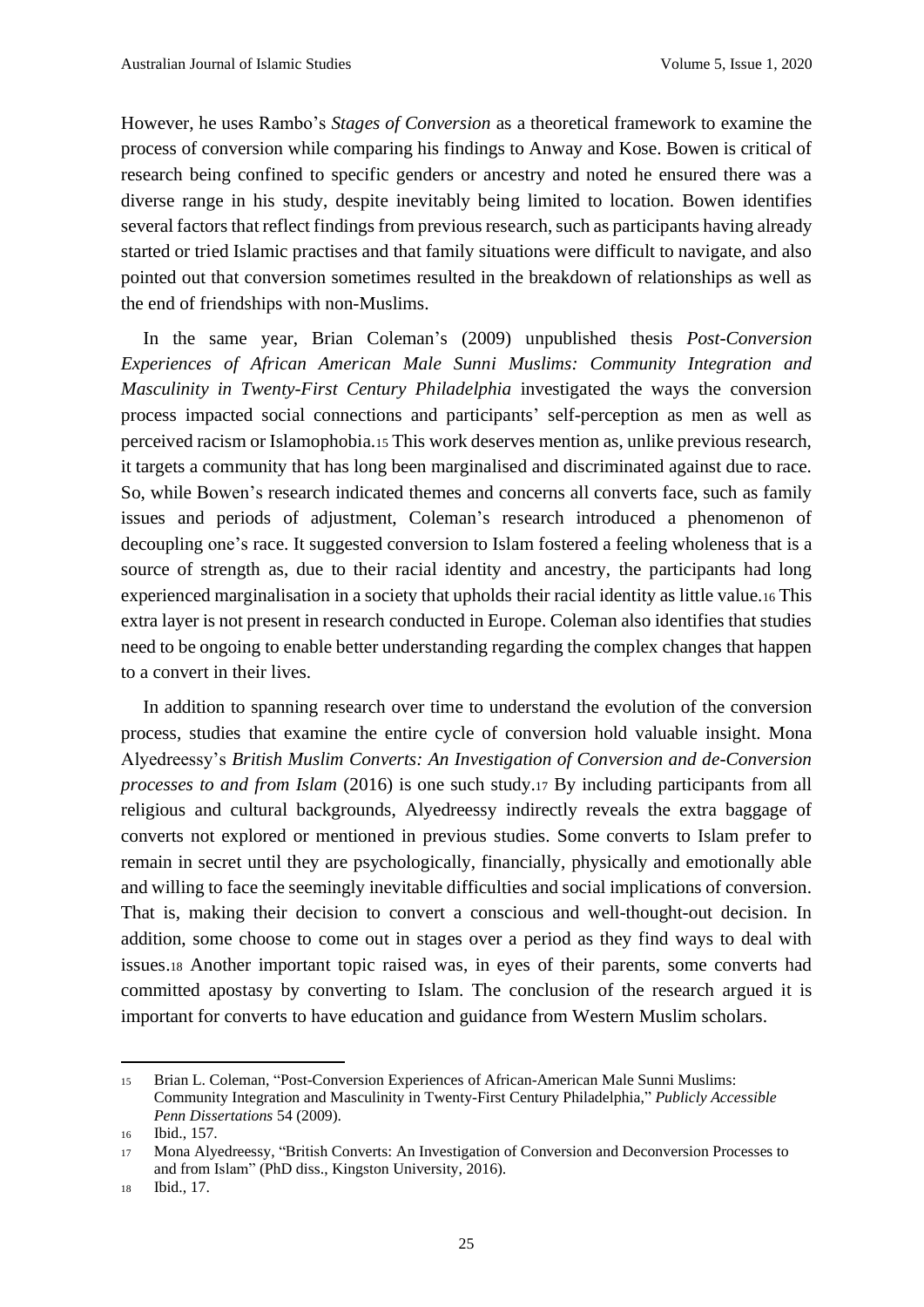Studies acknowledge that converts make a conscious decision to commit to a religion that requires a comprehensive change in identity, which includes a visible change in behaviour, dress, diet as well as language. Some research with specific focus on female converts demonstrates this as well as shared common themes despite the differences in location and time. Cheryl Mahmoud's *From Shahada to Akhirah: British Female Muslim Reverts* (2014) concludes that women perform their new roles as Muslims through a variety of linguistic and socio-cultural processes.<sup>19</sup>

Venessa E. Vroon's *Sisters in Islam. Women's Conversion and the Politics of Belonging: A Dutch Case Study* (2014) found participants need to be flexible towards their non-Muslim families as well as in learning how to practise Islam and incorporate it into their lives.<sup>20</sup> Vroon specifically notes that participants avoided theological debates with Muslims and were challenged when attempting to find their way among what they viewed as Muslims' multiple interpretations of Islam.<sup>21</sup> There is a strong need to have positive contact with other Muslims, as Mahmoud and Vroom reported participants speaking about an overwhelming sense of loneliness. Ramahi and Sulemain's *Intimate Strangers: Perspectives on Female Converts to Islam in Britain* (2017) found that many family members of a female convert maintained selective negative knowledge about Islam and Muslims.<sup>22</sup> They determined from their findings that family acceptance was subjective and, with further analysis of participants' contexts, acceptance of the conversion and Islam into their homes was considered forced upon the family members and not of their choice. Further, prolonged indifference to engage with their Muslim family member was often out of wilful disregard and an act of defiance to acknowledge their conversion. Neither study detailed whether converts were able to seek positive and meaningful support from the Muslim community while navigating family challenges or acceptance in their need for flexibility.

Research in Denmark conducted by Janna Hansen and David Herbert (2018) echoed the findings in the UK and Holland: that converts felt they no longer belonged to their families and a sense of estrangement became a permanent part of their identity.<sup>23</sup> Hansen and Herbert explored a different angle that no other study touched – they concluded that social media was an integral part of converts dealing with challenges by modelling their ideal selves online, reflecting they could be both Danish and Muslim. In addition, they reported how participants became hypersensitive to their behaviours, such as stopping smoking in public and smiling more because they felt the need to portray Islam in a positive light in all aspects.

<sup>19</sup> Cheryl Mahmoud, "From Shahada to Akhirah: British Female Muslim Reverts" (PhD diss., The University of Sheffield, 2014).

<sup>20</sup> V. E. Vroon, "Sisters in Islam. Women's Conversion and the Politics of Belonging: A Dutch Case Study" (PhD diss., University of Amsterdam, 2014).

<sup>21</sup> Ibid., 20.

<sup>22</sup> D. A Ramahi and Y. Suleiman, "Intimate Strangers: Perspectives on Female Converts to Islam in Britain," *Contemporary Islam* 11, no. 21 (2017) , doi: 10.1007/s11562-016-0376-0.

<sup>23</sup> David Herbert and Janna Hansen, "You are no Longer my Flesh and Blood: Social Media and the Negotiation of a Hostile Media Frame by Danish Converts to Islam," *Nordic Journal of Religion and Society* 31, no. 1 (2018).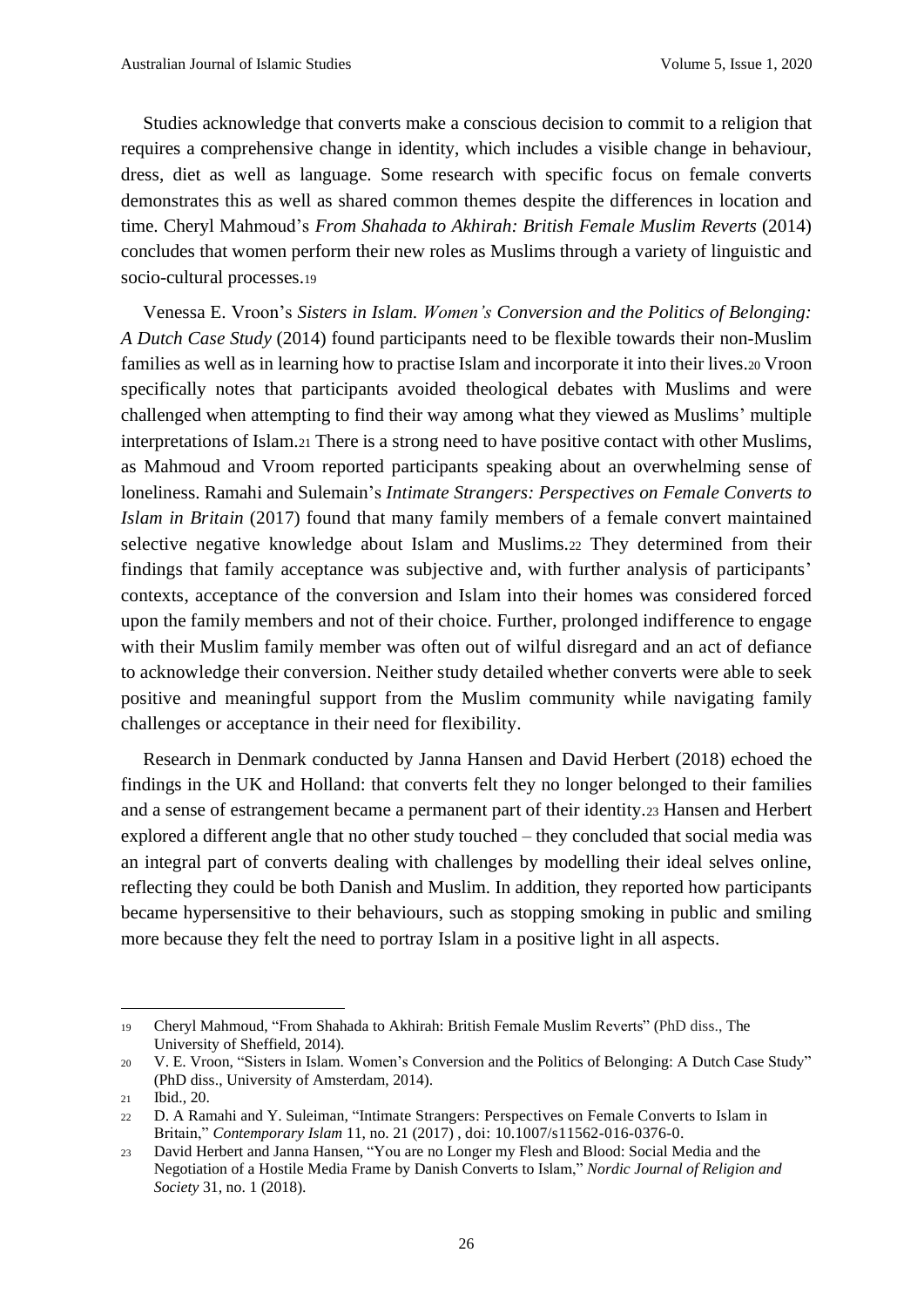Challenges involving dress come up in later studies. Geraldine Mossiere's *Islamic Dress as Identity Politics Among Converts in the West* (2018) explores how French and Québécois women navigate the application of Islamic dress code and displaying their Islamic identity.<sup>24</sup> It is a complex dynamic of trying to adhere to Islamic standards through their own understanding and interpretation of Islam combined with their Western heritage and personal styles. Mossiere points out that women sometimes feel they must negotiate their interpretation to their Muslim-born partners or partner's family, or sometimes they may reproduce commonly held stereotypes about Muslim women and their dress codes. This demonstrates that conversion to Islam requires one to shape relationships and social boundaries through negotiation and adjustment in private and public spheres.

Literature published in the last decade demonstrates that Islamophobia has become a new layer of prejudice in a convert's life. Specifically, Rehielah N. Ali's *Gender, Faith and Locality: Muslim Women in Scotland* (2013) explores participants from all ethnic backgrounds and highlights the ambiguity in law in cases of Islamophobia if the reporting victim was a white Muslim.<sup>25</sup> Victims had difficulty being taken seriously when reporting offences to the police. This is reflected in findings in the following section of notable researchers into white converts and observation of how conversion to Islam challenges the notion of Otherness as well as the common understanding of Muslim and white being mutually exclusive.

#### **NOTABLE UK RESEARCHERS**

While there are many significant studies and researchers who conducted notable research on Western converts to Islam, two researchers, M.A. Kevin Brice and Leon Moosavi, stand out as significant contributors to the field of study.

Brice is based in the UK and published several academic works spanning almost a decade focused mainly on white British converts to Islam. Despite being limited to one ancestry, his publications note the type of prevalent challenges and issues faced by converts and those that changed over time. *An English Muslim in Search of an Identity* (2008) found the 'white British' convert community is not easily identifiable and it was difficult for converts to participate in studies.<sup>26</sup> Many areas and aspects of life, from food and drink to the attitudes of extramarital relations, as well as gambling and bank interest, were subject to conflict. Brice notes that converts felt denied meaningful roles in the Muslim community and were expected to assimilate to the Muslim community's dominant culture. Converts felt they needed to adopt a new appearance, change their name or make an overt statement to not only be visible but

<sup>24</sup> Geraldine Mossiere, "Islamic Dress as Identity Politics Among Converts in the West," in *Handbook of Contemporary Islam and Muslim Lives*, ed. M. Woodward and R. Lukens-Bull (Switzerland: Springer Nature, 2019), doi: 10.1007/978-3-319-73653-2\_75-3.

<sup>25</sup> Rehielah Noreen Ali, "Gender, Faith and Locality: Muslim Women in Scotland" (PhD diss., Newcastle University, 2013).

<sup>26</sup> M. A. Kevin Brice, "An English Muslim in Search of an Identity," in *Approaches to Englishness: Differences, Diversity and Identities*, ed. C. Hart (Kingswinford: Midrash Publishing, 2008) .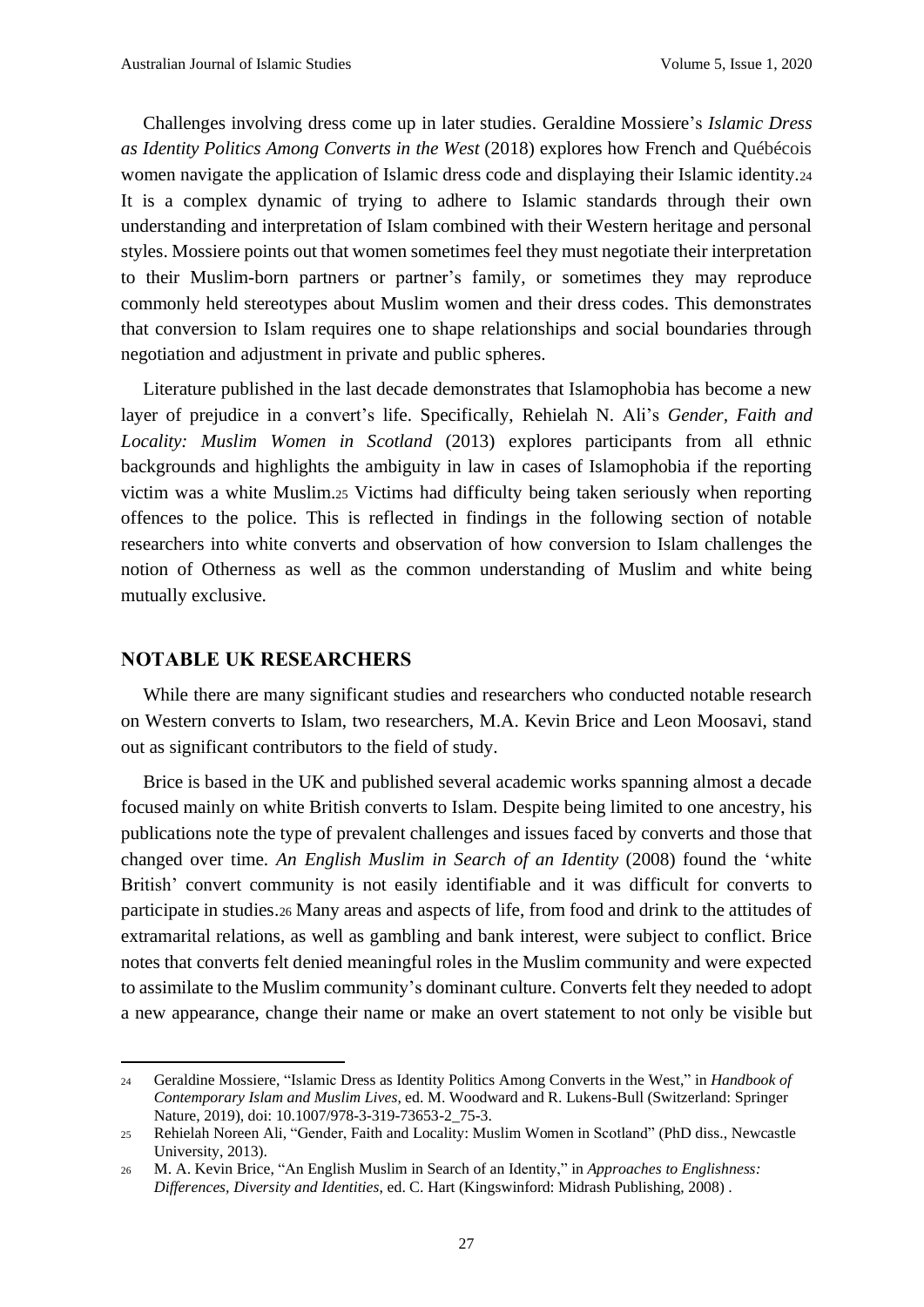also recognised as a Muslim by both the Muslim community and wider society. In *A Minority within a Minority: A Report on Converts to Islam in the United Kingdom* (2011), Brice examines the way converts are portrayed in the media, lack of support networks for converts, feelings of isolation and rejection by born Muslims and the pressure put on them to comply with cultural norms of born Muslims.<sup>27</sup> Most participants felt converts can and should act as a bridge between Muslims and non-Muslims. Finally, *Becoming Muslim, Becoming British, Becoming White: White British Muslims Challenging Received Binaries* (2017) determines in depth what categories white Muslims fall into and statistics representing them.<sup>28</sup> Brice stresses, while 'white' and 'Muslim' are presented as mutually exclusive groups, he makes no attempts to explore the white British Muslim. They are rarely, if ever, mentioned and if so, only briefly to acknowledge their existence.

British academic Leon Moosavi also looked at the lives of white British converts with a specific focus of race and culture. He examined how converts fare being Muslim through several his works, such as *British Muslim Converts Performing 'Authentic Muslimness'* (2012), *White Privilege in the Lives of Muslim Converts in Britain* (2014) and *The Racialization of Muslim Converts in Britain and their Experience of Islamophobia* (2015).<sup>29</sup> While outlining the sociological explanation of performance and acceptance that shapes society in *British Muslim Converts Performing 'Authentic Muslimness'*, Moosavi points out that even in minor instances, such as using Islamic phrases, converts can face distress or discomfort if they are viewed as inauthentic.<sup>30</sup> Muslim converts navigate a resocialisation process, expected to strive to be as authentic as possible by Muslims but in some cases are under expectation by non-Muslims to subdue this – a double-edged sword. Similar to other academic works into converts, Moosavi contends that converts are not passive or coerced to performance in a Muslim identity; rather, their participation is important to their sense of selfhood as a Muslim as essentially converts, like all, are social beings who care about how they are viewed.<sup>31</sup> Following on from this, in *White Privilege in the Lives of Muslim Converts in Britain* (2014) Moosavi investigates how the whiteness of converts to Islam affects their post-conversion experiences. Moosavi highlights the potential racism faced by converts who are not white as well as the racial complexes systematised in the colonial era, which still inform perceptions of white people as noble and black people as worthless.<sup>32</sup> Converts

<sup>27</sup> M.A. Kevin Brice, *A Minority within a Minority: A Report on Converts to Islam in the United Kingdom* (UK: Swansea University on behalf of Faith Matters, 2010).

<sup>28</sup> M. A. Kevin Brice, "Becoming Muslim, Becoming British, Becoming White: White British Muslims Challenging Received Binaries of West versus Islam and White versus Muslim," in *Muslims in the UK and Europe*, ed. Paul Anderson and Julian Hargreaves (Cambridge: University of Cambridge, 2017).

<sup>29</sup> Leon Moosavi, "British Muslim Converts Performing Authentic Muslimness," *Performing Islam* 1, no. 1 (2012); Leon Moosavi, "White Privilege in the Lives of Muslim Converts in Britain," *Ethnic and Racial Studies* 38, no. 11 (2015), doi: 10.1080/01419870.2014.952751; Leon Moosavi, "The Racialization of Muslim Converts in Britain and their Experiences of Islamophobia," *Critical Sociology* 41, no. 1 (2015), doi: 10.1177/0896920513504601.

<sup>30</sup> Moosavi, "British Muslim Converts Performing Authentic Muslimness," 107.

<sup>31</sup> Ibid., 122, 126.

<sup>32</sup> Moosavi, "White Privilege in the Lives of Muslim Converts in Britain," 4.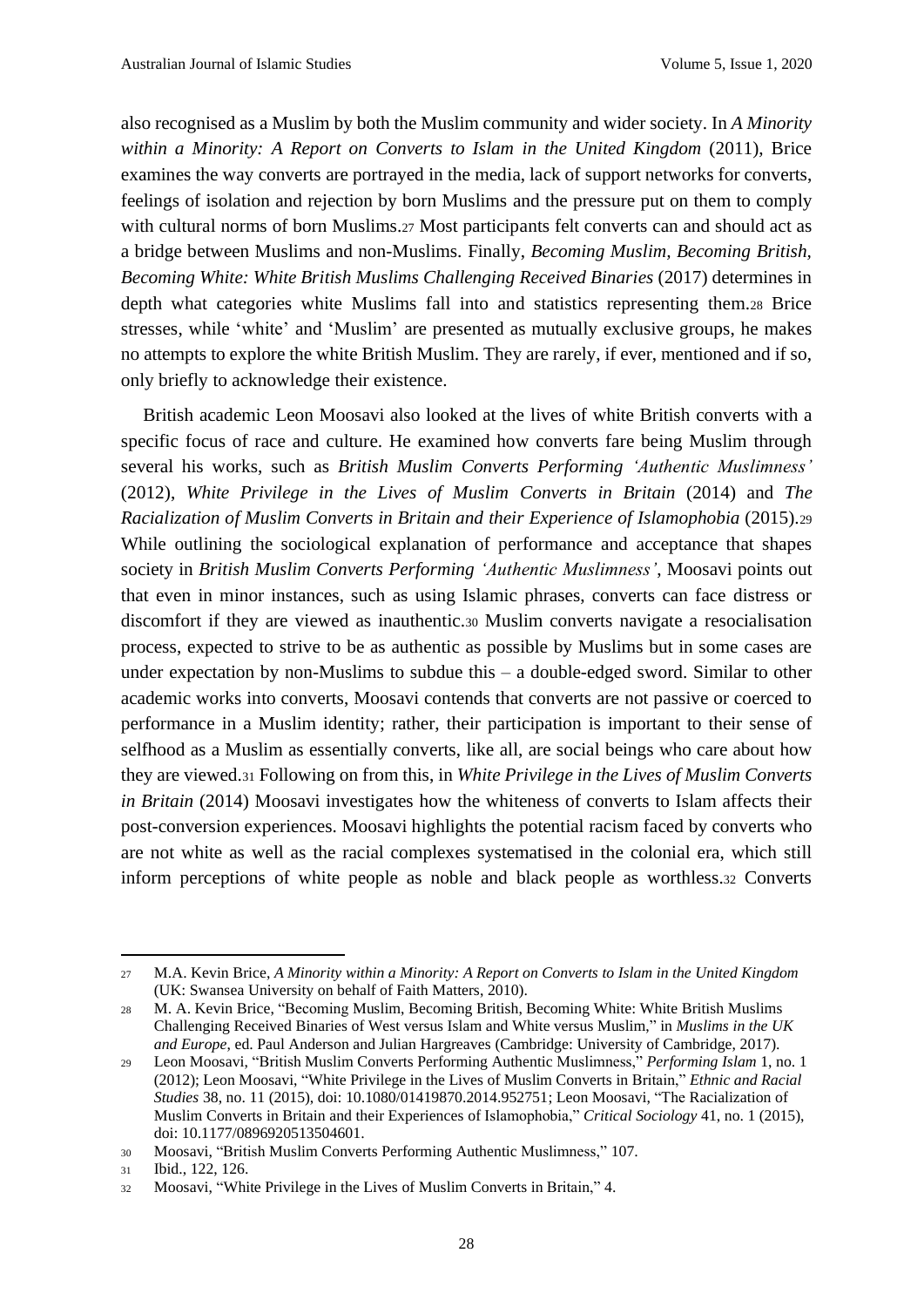suddenly find themselves no longer invisible, but racially visible and begin to feel out of place for being white and Muslim.

In *The Racialization of Muslim Converts in Britain and their Experience of Islamophobia* (2015), Moosavi contributes towards understanding how Islamophobia manifests in the lives of Muslim converts in Britain. Moosavi underscores the need to recognise several layers of Islamophobia, which requires identifying the more common and everyday forms it takes.<sup>33</sup> His research identified some of the consequences of Islamophobia, including low self-esteem, depression, suspicion as well as converts choosing to isolate themselves. This last point is crucial as converts to Islam often feel disconnected and isolated without choosing to take this additional step. Converts to Islam are in a vulnerable position and prone to be more susceptible to subtle Islamophobia, because of their regular interactions with non-Muslims, particularly if their home life is a hostile environment to Islam. Moosavi also identifies that Islamophobia is facilitated by a process of racialising Muslims that is ingrained with societies' understanding, whether conscious or not, that Islam is a non-white religion and Muslims are considered as outsiders or 'the other.' The re-racialisation of a white convert demonstrates this mentality through the inability to comprehend the idea of 'white' Muslims.<sup>34</sup>

#### **RESEARCH ON AUSTRALIAN CONVERTS TO ISLAM**

Research on converts to Islam in Australia only become prominent in the last ten years. There are no studies quantifying the scale of conversion to Islam and almost always voices of Australian Muslim converts are non-existent. Various reports and researches over the years conducted in conjunction with government departments or educational institutes, such as *Understanding Muslim Identities: From Perceived Relative Exclusion to Inclusion* (2008),<sup>35</sup> *Muslim Voices: Hope and Aspirations of Muslim Australians* (2009)<sup>36</sup> and *Australian Muslims: A Demographic, Social and Economic Profile of Muslims in Australia* (2015)<sup>37</sup> do not explore adequate representations of converts to Islam.

Prominent academic material into the conversion to Islam in Australia is notably similar to research conducted elsewhere and hampered by gender, ancestry and location, even if it has an Australian focus. Peta Stephenson's *Islam Dreaming* (2010) included an investigation into the historical relationship between various groups of Muslims through trade and migration and Indigenous peoples, as well as present day converts to Islam.<sup>38</sup> Stephenson's

<sup>33</sup> Moosavi, "The Racialization of Muslim Converts in Britain," 53.

<sup>34</sup> Ibid., 52, 53.

<sup>35</sup> Samina Yasmeen, *Understanding Muslim Identities: From Perceived Relative Exclusion to Inclusion* (Canberra: Office of Multicultural Interests and Dept of Immigration and Citizenship, 2008).

<sup>36</sup> Shahram Akbarzadeh, Gary D. Bouma and Rachel Woodlock, *Muslim Voices: Hope and Aspirations of Muslim Australians* (Victoria: Centre for Muslim Minorities and Islam Policy Studies, Monash University, 2009).

<sup>37</sup> Riaz Hassan, *Australian Muslims: A demographic, Social and Economic Profile of Muslims in Australia* (Adelaide, South Australia: International Centre for Muslim and Non-Muslim Understanding, University of South Australia, 2015).

<sup>38</sup> Peta Stephenson, *Islam Dreaming: Indigenous Muslims in Australia* (Kensington: NewSouth Publishing 2010).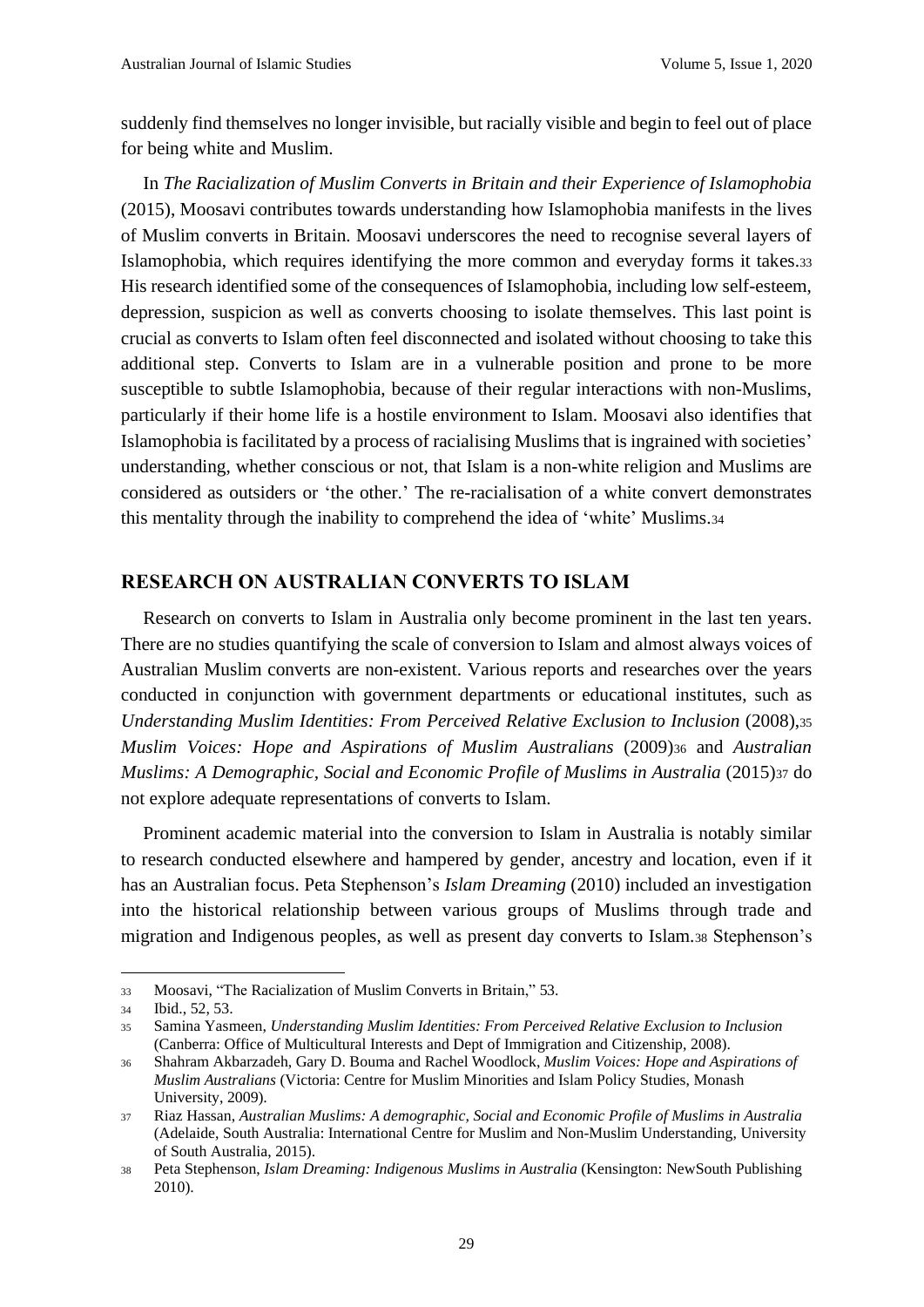later articles, *Indigenous Australia's Pilgrimage to Islam* (2011) and *Syncretic Spirituality: Islam in Indigenous Australia* (2013), furthered the discussion on the former and the unique relationship Islam and Indigenous people have.<sup>39</sup> Stephenson asserts many people see parallels between Islam and traditional Aboriginal beliefs, and Islam provides spiritual enrichment and for some, it provides a counter to the scars of colonisation and Christianisation of Indigenous people. This, then, demonstrates not only the differing conversion experience between countries, but also for socio-economic groups who have historically been marginalised.

Further exploration of Indigenous converts to Islam highlights a troubling discourse from wider society stating that conversion of Indigenous people leads to extremism. Being Indigenous and Muslim brings together elements of two minority groups resulting in imagery and social exclusion that have traditionally been forced onto the fringe of white Australian society. Indigenous people, like Muslims, have been represented as hostile40 and becoming Muslim only exasperates this. Helena Onnudottir, Adam Possamai and Bryan Turner, in *Islam: A religious Vehicle for Aboriginal Self-Empowerment in Australia?* (2010), question whether the pursuit of religion emphasises a quest for equality.<sup>41</sup> Becoming Muslim could emancipate Indigenous people from the local context, allowing them to connect with a global identity.<sup>42</sup> Onnudottir, Possamai and Turner outline the media's negative depiction of Islam and provide evidence of negative media attention of Indigenous people who converted to Islam. In the same year, David Edward Lawson's thesis, *Indigenous Australians and Islam: Spiritual, Cultural and Political Alliances* (2010), examined Indigenous participants who came into contact with Islam while incarcerated or involved in the criminal justice system.<sup>43</sup> Lawson noted a theme revolving around identity, resistance and self-empowerment and a critique of Australian nationalism driven by Indigenous inequality.<sup>44</sup>

Onnudottir, Possamai and Turner with Michael Kennedy in *Australian Aboriginal Muslims in Prison* (2013) focused on questioning media statements that alluded to Indigenous converts being radicalised, highlighting that Indigenous Muslims live under intensified criticism of media and state.<sup>45</sup> Following this, John Paget's *Aboriginal Conversion to Islam in Prison: A Substantial Security Threat or Another Moral Panic* (2015) also focuses attention on the government and media responses, particularly around the element of 'moral panic' where

<sup>39</sup> Peta Stephenson, "Indigenous Australia's Pilgrimage to Islam," *Journal of Intercultural Studies* 32, no. 3 (2011), doi: 10.1080/07256868.2011.565737; Peta Stephenson, "Syncretic Spirituality: Islam in Indigenous Australia." *Islam and Christian Muslim Relations* 24, no. 4 (2013), doi: 10.1080/ 09596410.2013.816015.

<sup>40</sup> Stephenson, *Islam Dreaming*, 279.

<sup>41</sup> Helena Onnudottir, Adam Possamai and Bryan Turner, "Islam: A Religious Vehicle for Aboriginal Self-Empowerment in Australia?" *International Journal for the Study of New Religions* 1 (2010).

<sup>42</sup> Ibid., 50.

<sup>43</sup> David Edward Lawson, "Indigenous Australians and Islam: Spiritual, Cultural, and Political Alliances" (PhD diss., Queensland University of Technology, 2010).

<sup>44</sup> Ibid., 340.

<sup>45</sup> Helena Onnudottir, Adam Possamai, Bryan Turner and Michael Kennedy, "Australian Aboriginal Muslims in Prison," *Journal of Intercultural Studies* 34 no. 3 (2013), doi: 10.1080/07256868. 2013.787403.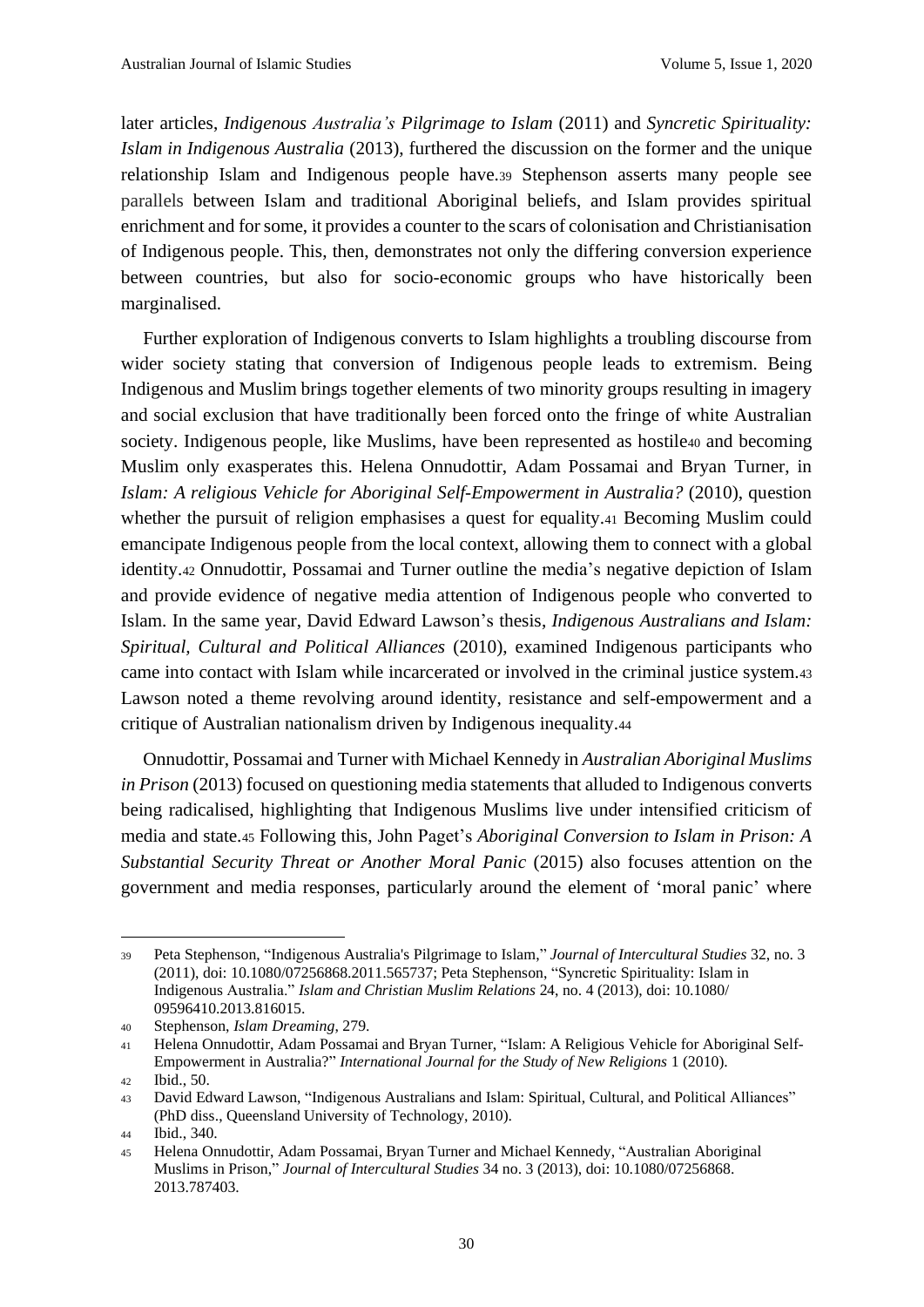there is an unjustified fear of the combination of Islam with Indigenousness.<sup>46</sup> Like previous research, Paget finds no relationship between prison conversion to terrorism and iterates such a commentary is merely opinion, lacking evidence and depth of understanding.<sup>47</sup> Challenging this discourse further highlights that the conversion experience is different for people, although, as pointed out by Onnudottir, it is simplistic to adopt the argument that oppression automatically results in a new religious identity.<sup>48</sup>

The idea of moral panic and conversion to Islam is not new discourse. A decade earlier, Lentini's article '*Rogue Reverts'? Muslim Converts, Panics and Australian Citizenship* investigated press coverage of two white Australian converts to Islam, David Hicks and Peter Roche, analysing the frequency of words in headlines and articles.<sup>49</sup> Lentini makes crucial points regarding discourses around conversion, notably the act of converting questions one's loyalty to a country. Becoming a Muslim allows a person to transcend the confines of national borders, to be a part of the global Muslim community, but when drawing on converts' personal history and alleging that converts reject their societies, it can be illustrated the relationship between the convert and broader society is one where active mistrust replaces active trust between citizens.<sup>50</sup> While Lentini identifies the Australian media did not construct the two converts as moral panics, the article demonstrates that media framing of converts to Islam in association with security concerns can have substantial impacts on how wider society perceives them.<sup>51</sup>

Lentini identifies that targets of moral panic are usually marginal or disempowered groups. It, then, comes as no surprise that the wider society maintained a discourse of Indigenous converts to Islam being of a criminal background and questioning a potential for radicalisation, as it maintains a systematic pattern of marginalisation. While it has been pointed out in previous studies that particular countries can affect the experience of conversion to Islam, it is evident that colonial history and institutionalised power structures over marginalised groups also play a role. Subsequent discourse does not seem to afford Indigenous people the acknowledgement that converting to Islam is a rational, cognitive decision made by a person, as much as a spiritual experience and an encounter with God as observed by Stephenson.<sup>52</sup>

One of the most detailed works on challenges faced by white Australian converts is Oishee Alam's *Facing Race: White Australian Converts to Islam* (2018). Alam analyses the effects of racialisation on white converts in a context where Islam is racialized as non-white and

<sup>46</sup> John Paget, "Aboriginal Conversions to Islam in Prison: A Substantial Security Threat or Another Moral Panic?" in *Muslim Identity Formation in Religiously Diverse Societies*, ed. Derya Iner and Salih Yucel (Newcastle: Cambridge Scholars Publishing, 2015).

<sup>47</sup> Ibid., 300.

<sup>48</sup> Onnudottir, Possamai and Turner, "Islam," 68.

<sup>49</sup> Pete Lentini, "'Rogue Reverts'? Muslim Converts, Panics and Australian Citizenship," in *Political Islam and Human Security*, ed. Fethi Mansouri and Shahram Akbarzadeh (Newcastle: Cambridge Scholars Press, 2006).

<sup>50</sup> Ibid., 97.

<sup>51</sup> Ibid., 86.

<sup>52</sup> Stephenson, *Islam Dreaming*, 19.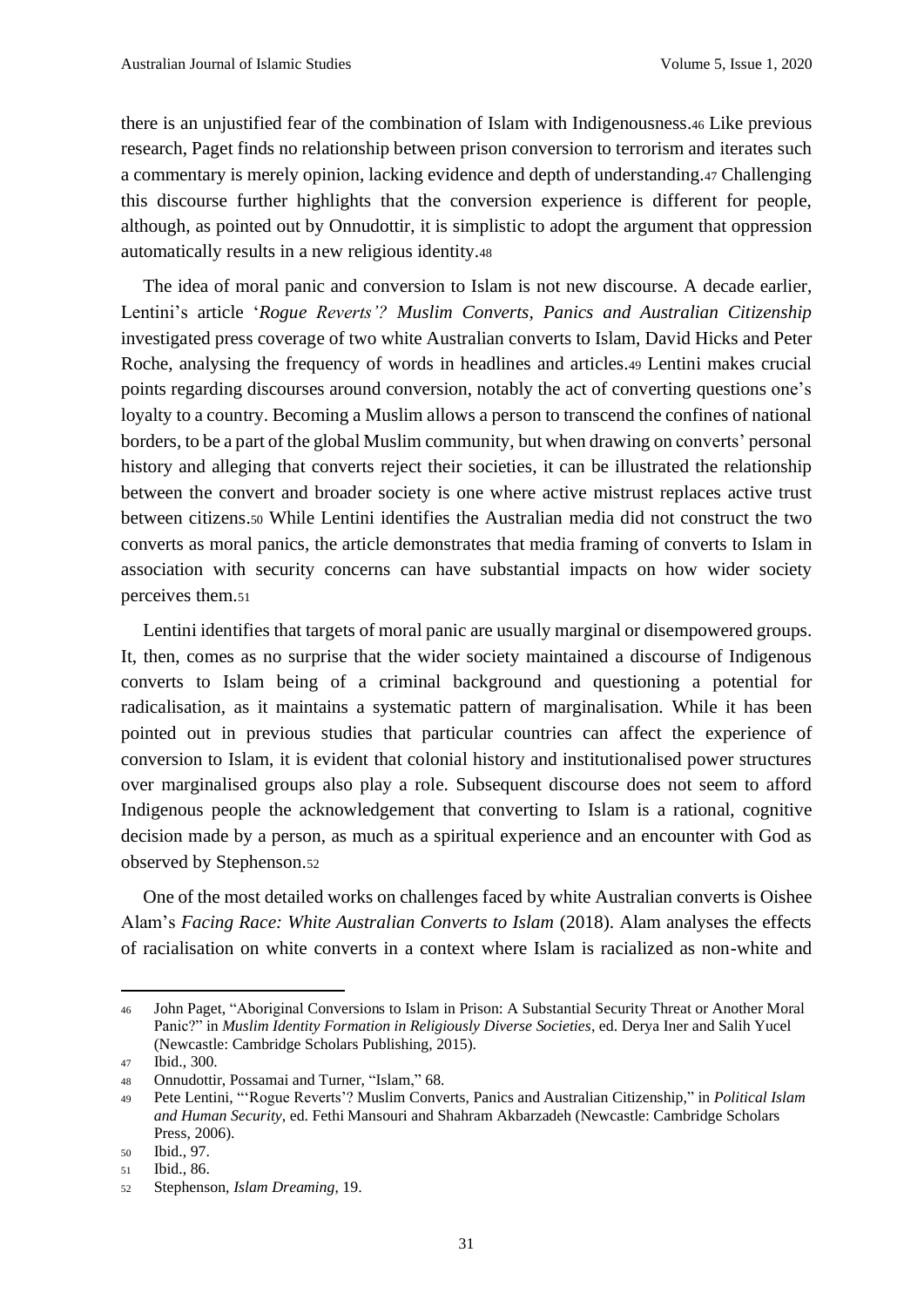pitted opposition to Australian nation53. It draws evidence that white converts shift from an invisible racial positioning through their conversion to Islam<sup>54</sup> as whiteness is not racialized but constructed and lived by white people as a neutral identity.<sup>55</sup> Alam explores topics such as reflections on cultures and belonging, and reflection on Muslim constructions of converts and the West, as well as the idea of an Australian Islam. As well as seeking to add new insights to the relationship between race and religion, people indicated they felt as if they are in an inbetween space of white and Muslim identities and in between two communities, existing in a dual paradigm56. It becomes evident now that one's background and ancestry have a role within the convert's experience to Islam.

Research on converts in the Australian context also focuses on gender, such as Karen Turner's *Contracts with Clauses: The Secret Politics of being and becoming Muslim*.<sup>57</sup> Turner's research identifies that women fall between public and private demands of social categories, requiring them to negotiate this by leading secret lives and sometimes needing a secret or private space to navigate themselves and what is required of their new identity and relations. Turner points out that mosque lessons are pedagogical and prescriptive on categorical definitions of a Muslim woman. Making new rules and regulations can be overwhelming while navigating cultural expressions and reconciling differences in teaching and interpretations. More importantly, conversion highlights the tensions and disjuncture, and the similarities and points of connection, between the convert's former worldview and the newly adopted;<sup>58</sup> thus, the worldview could provide possible challenges to overcome.

Rachel Woodlock's *Praying Where they Don't Belong: Female Muslim Converts and Access to Mosques in Melbourne* (2010) focuses on women hindered in accessing and enjoying mosques, but also highlights that converts can feel pressured to choose between their 'Australianness' and Muslim identity as if an inherent conflict exists between the two.<sup>59</sup> It reported that converts may be encouraged to adopt Arabic names, wear Middle Eastern or Asian clothing, and follow non-Australian prescriptions for gender relations under the guise of being 'Islamic' rather than following norms of various cultures.<sup>60</sup> Like Ali in Scotland, Woodlock also found Muslims are not able to be active in mosques and convert women's needs are specifically ignored.

Ebony King's *Pathways to Allah: Female Conversion to Islam in Australia* (2017) focuses on exploring the beliefs, motivations and experiences of six Australian and New Zealand born

<sup>53</sup> Oishee Alam, *Facing Race: White Australian Converts to Islam* (Melbourne: Melbourne University Publishing, 2018), 3.

<sup>54</sup> Ibid., 3.

<sup>55</sup> Alam, "Islam is a Blackfella Religion," 127.

<sup>56</sup> Alam, *Facing Race,* 6.

<sup>57</sup> Karen Turner "Contracts with Clauses: The Secret Politics of Being and Becoming Muslim," in *Challenging Identities*, ed. Shahram Akbarzadeh, (Carlton: Melbourne University Publishing, 2010).

<sup>58</sup> Ibid., 32-33.

<sup>59</sup> Rachel Woodlock, "Praying Where they Don't Belong: Female Muslim Converts and Access to Mosques in Melbourne," *Journal of Muslim Minority Affairs* 30, no. 2 (2010).

<sup>60</sup> Ibid., 276-277.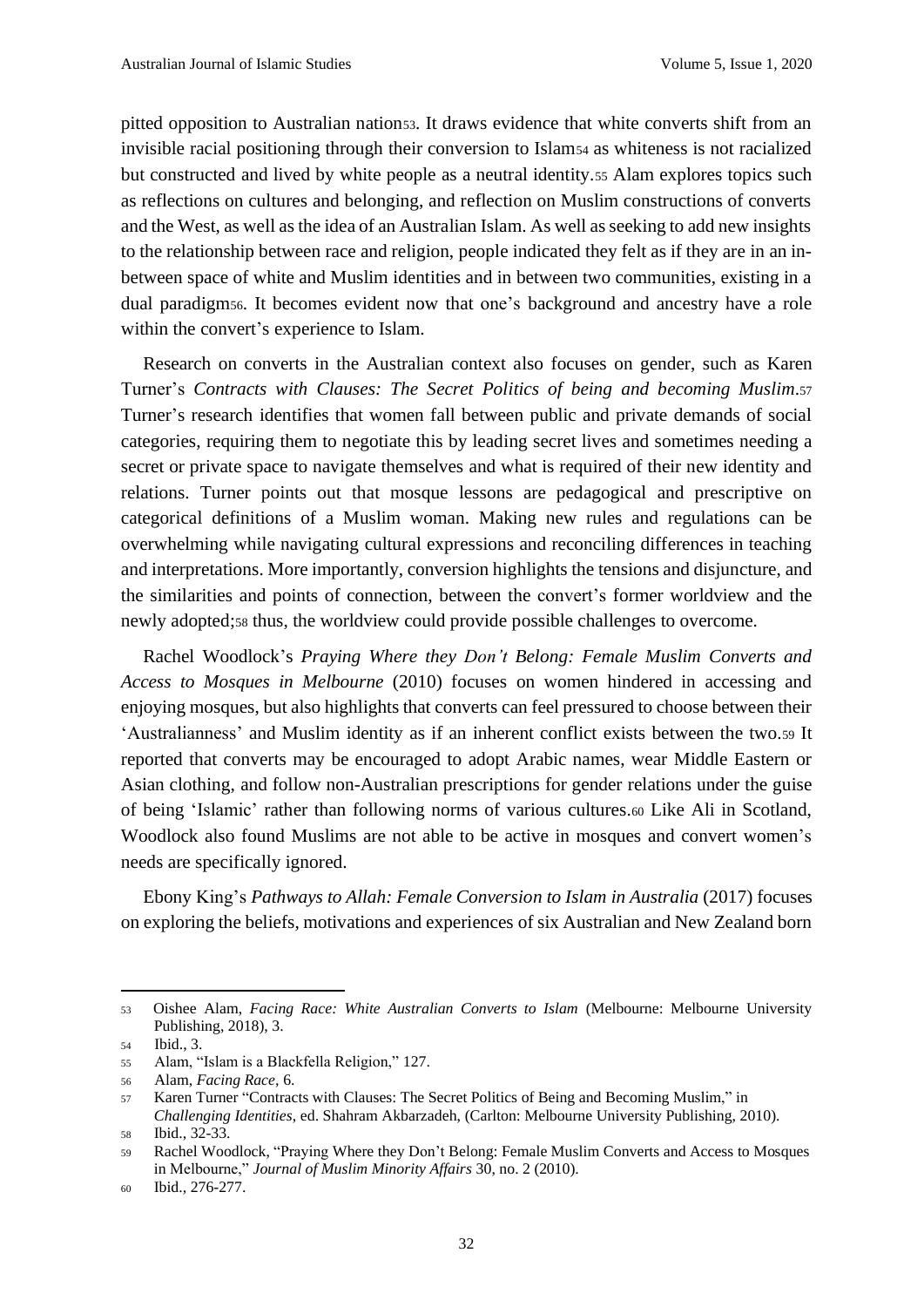women.<sup>61</sup> King notes the perceived incompatibility of Western values and Islam means conversion brings shock and confusion<sub>62</sub> and points out that prior to conversion, women felt obstacles relating to the social world more so than internal aspects. King draws on the works of Kose, Nieuerk, Turner and Woodlock to demonstrate that conversion to Islam is a process that occurs over time, is dynamic, multifaceted and complex, and differs from person to person according to specific contexts and power relations of the individuals and groups involved.<sup>63</sup> King mentions reasons for conversion, such as participants always believing in God or having dissatisfaction in the 'deficiency' of Western or secular values,  $64$  but also appreciating the teaching and spiritual principles of Islam. King also demonstrates how women take on board their understandings of Islam and apply it to the context of their lives, through a conscious decision-making process based on reasoning and investigation (known as *ijtihad*), although born Muslims argue *ijtihad* can only be performed by qualified scholars.

Notably, much exploration has taken place into conversion for females. Mitchell and Rane identify an uneven focus on gender, thus exploring the experience of Australian male converts in their *Faith, Identity and Ideology: Experiences of Australian Male Converts to Islam* (2018) to obtain a male perspective for a more comprehensive understanding.<sup>65</sup> Mitchell and Rane found the males were diverse when it came to the specific interpretations of Islam they identified with66 as well as constructing individual interpretations, which provides evidence that converts to Islam have a continuous engagement and development of their understandings of Islam post conversion. Mitchell and Rane draw on King's findings that their participants also go through a process of *ijihad* as do their female counterparts. It also reflected findings of other research that conversion impacts relationships, either negatively or, at times, positively. Mitchell and Rane point out, despite the potential for marginalisation from Muslim and non-Muslim communities, a convert's grounding in Muslim and non-Muslim worlds makes them uniquely qualified to facilitate intercultural communication and contribute to greater levels of social cohesion.<sup>67</sup>

Nevertheless, as articles such as Younis & Hassan's *Changing Identities: A Case Study of Western Muslim Converts Whose Conversion Revised Their Relationship to Their National Identity* (2017)<sup>68</sup> underscore, research on Australian converts is built on exploring the impact conversion has on the individual's social identity configurations and the production of 'Western Islam' challenges the narratives of the national identity and traditional migrant narratives of the Muslim identity. This reflects how Islam in Australia is also presented as

<sup>61</sup> Ebony King, "Pathways to Allah: Female Conversion to Islam in Australia," *Islam and Christian–Muslim Relations* 28, no. 4 (2017), doi: 10.1080/09596410.2017.1324004.

<sup>62</sup> Ibid., 453.

<sup>63</sup> Ibid., 455.

<sup>64</sup> Ibid., 460.

<sup>65</sup> Paul Mitchell and Halim Rane, "Faith, Identity and Ideology," in *How Muslim Communities and Western Societies see Each Other*, ed. J. Ali and A. Ata (Oxford: Oxford University Press, 2018), 223. <sup>66</sup> Ibid., 223.

<sup>67</sup> Ibid., 218.

<sup>68</sup> Tarek Younis and Ghayda Hassan, "Changing Identities: A Case Study of Western Muslim Converts Whose Conversion Revised Their Relationship to Their National Identity," *Journal of Muslim Minority Affairs* 37, no. 1 (2017): 31, doi: 10.1080/13602004.2017.1294377.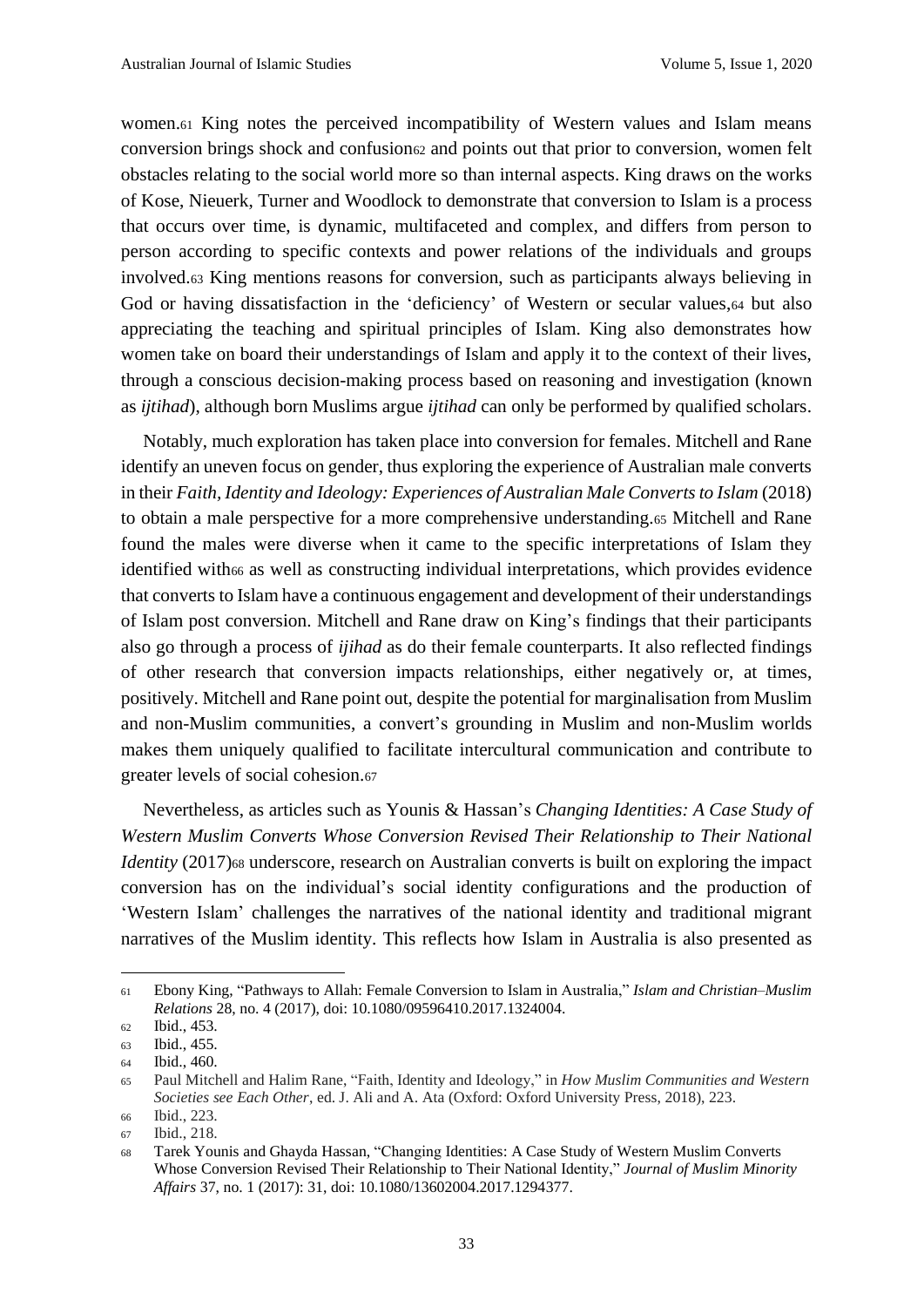manifest from the immigrant other and Western Muslim identity is constructed from heritage Muslims.

#### **CONCERNS OVER MISREPRESENTATION OF CONVERT PARTICIPANTS IN RESEARCH**

The majority of studies noted it was difficult to gather participants, with converts often feeling mistrust and fearing misrepresentation. It is important to consider how academic works contribute to this perception. One of the most recent works from the UK, Declan Henry's *Voices of Modern Islam: What it Means to be Muslim Today* (2018), provides evidence that authors can insert their own perception of the overall experience regardless of lack of explicit mention from participants.<sup>69</sup> Without providing evidence of data and methodology of data collection, readers are led to believe the majority of converts to Islam are male, while females tend mainly to convert as a result of marriage. In addition, Henry reduces female converts to Islam as some of those who are radicalised into becoming jihadi terrorists,<sup>70</sup> again without providing solid statistical evidence and despite none of his interviews expanding on this topic. Converts to Islam are faced with scrutiny, which can be exasperated by their ancestry, gender and location in this multifaceted experience, and despite almost two decades of research into their motivations and experiences, this example demonstrates that misrepresentation continues even in most recent works.

Another research conducted by Juliette Galonnier could be interpreted as a somewhat contemptuous critique of the convert community. In her work, *When White Devils Join the Deen* (2015),71 she participated in a group that caters to a specific population of converts – those who do not feel comfortable in conventional Muslim spaces – and mentions a certain sense of entitlement to criticise a newly embraced community. This is despite previous studies and findings in Europe indicating new Muslims' need for specific guidance and support. It also does not acknowledge, like her later work – *Conversion to Islam as Religious and Racial Crossing* (2018) – demonstrated, that converts are confronted with family members who have outrightly rejected them, resulting in isolation and struggles to integrate into the Muslim community.<sup>72</sup> Although Galonniers' research holds important insights in converts' experience on feeling of mistrust and basic challenges, such as learning Arabic, the title *When White Devils Join the Deen* is misleading and runs the risk of misrepresenting converts to Islam. There was no explicit understanding from participants, let alone the Muslim community viewing converts this way; rather, the researcher appears to be inserting a clever word play on societies' perceptions.

<sup>69</sup> Declan Henry, *Voices of Modern Islam: What it Means to be Muslim Today* (London: Jessica Kingsley Publishers).

<sup>70</sup> Ibid., 216.

<sup>71</sup> Juliette Galonnier, "When 'White Devils' Join the Deen. White Americans Converts to Islam and the Experience of Non-Normative Whiteness," *Sciences Po* 2015- 1 (2015), https://hal.archives-ouvertes.fr/ hal-01422847.

<sup>72</sup> Juliette Galonnier, "Conversion to Islam as Religious and Racial Crossing," The Immanent Frame, June 5, 2018, https://tif.ssrc.org/2018/06/05/conversion-to-islam-as-religious-and-racial-crossing/.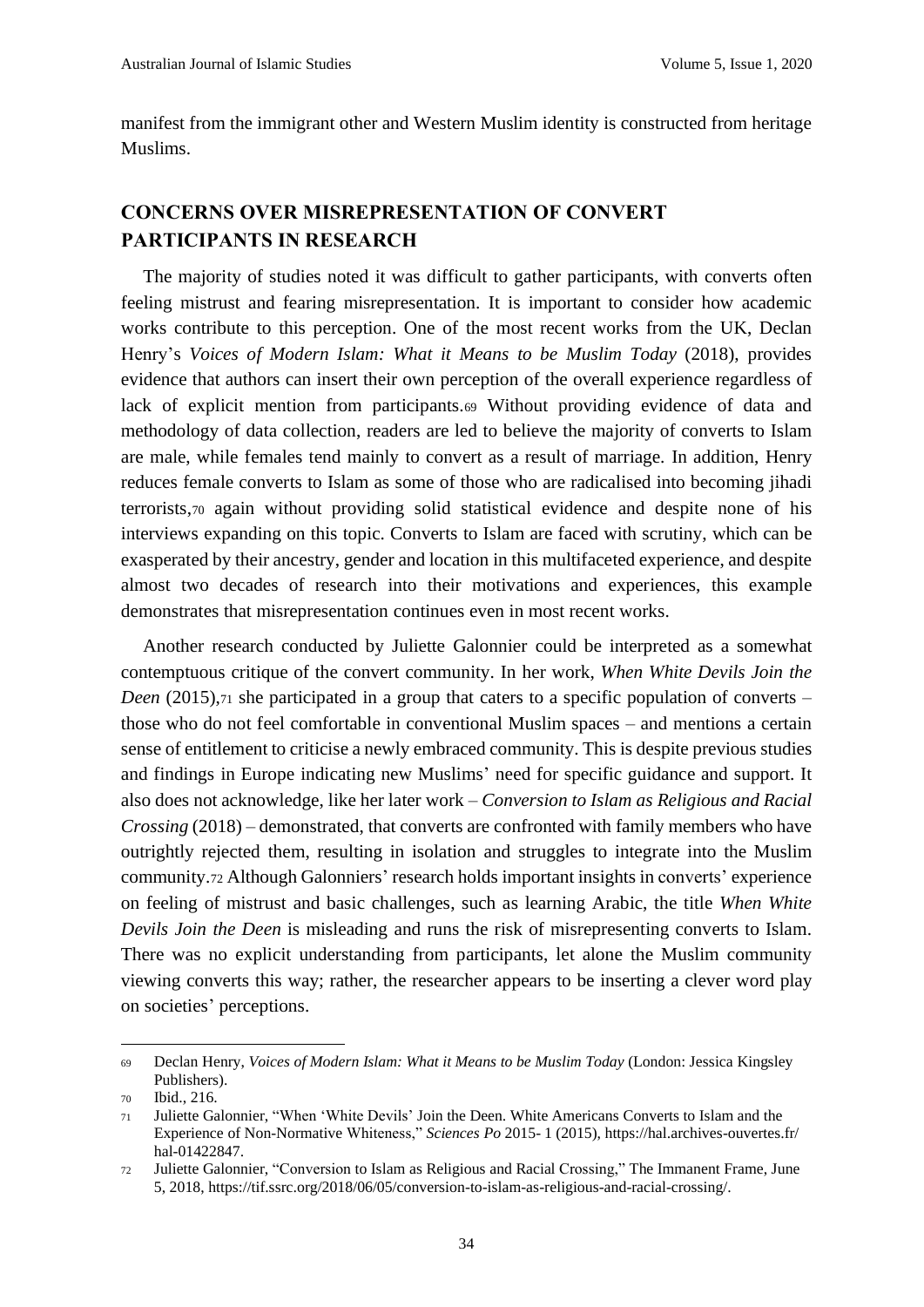#### **CONCLUSIONS ON GAPS IN KNOWLEDGE**

The literature covered in this article offer valuable insights into converts to Islam and provide an excellent basis for conducting further research and examination into the challenges faced by converts. Studies on conversion to Islam approach the subject from anthropological, sociological and sometimes political perspectives and even from understanding researchers' own experiences.

Literature on conversion and converts to Islam prior to 9/11 is scarce and only come from the US and UK. The majority of studies conducted in this field were published in the last two decades (2000-2020). The findings of research conducted in this period can be summed up in six key points.

First, although there are commonalities between the experiences of converts and process of conversion in Western societies, the social and historical contexts produce important nuances of difference from country to country.

Second, conversion to Islam is generally not an impulsive decision. Converts take a slow, gradual transformation, conducting personal research as they navigate a new and different faith and worldview. People develop and mature in their journey as a Muslim. In most cases, participants already started to practice or try certain Islamic rituals and practises.

Third, converts to Islam do not entirely replace their existing identity with an Islamic one; rather, Islam adds a new layer of identity and provides a new perspective, enabling converts to reposition their identity. They attain a modified worldview and how they interpret life and themselves. Being a convert with a hybrid identity puts them in a unique position within the Muslim community. They often see themselves as mediators between Muslim and non-Muslim communities.

Fourth, despite vast approaches to the topic, converts experience a deep sense of being a better person, but also deep loneliness and isolation arise as distinct challenges. Those themes vary, but are not limited to, challenges within family life and relationships, in learning to participate in a new community, being subjected to a new layer of prejudice to seeking help such as understanding Islam correctly or garnering enough support. Most research documenting family situations were difficult to navigate and also pointed out that conversion sometimes resulted in the relationship breakdowns, as well as the end of friendships with non-Muslims.

Fifth, converts to Islam feel denied meaningful roles in the Muslim community and feel they are expected to assimilate to the Muslim community's dominant culture. This feeling of non-acceptance in compounded by converts finding it hard to negotiate their way through the multiple interpretations to Islam to which they are inevitably exposed.

Sixth, converts to Islam are in a vulnerable position and exposed to a subtle form of Islamophobia due to their regular interactions with non-Muslims, particularly if their home life is a hostile environment to Islam. While born Muslims can isolate themselves and limit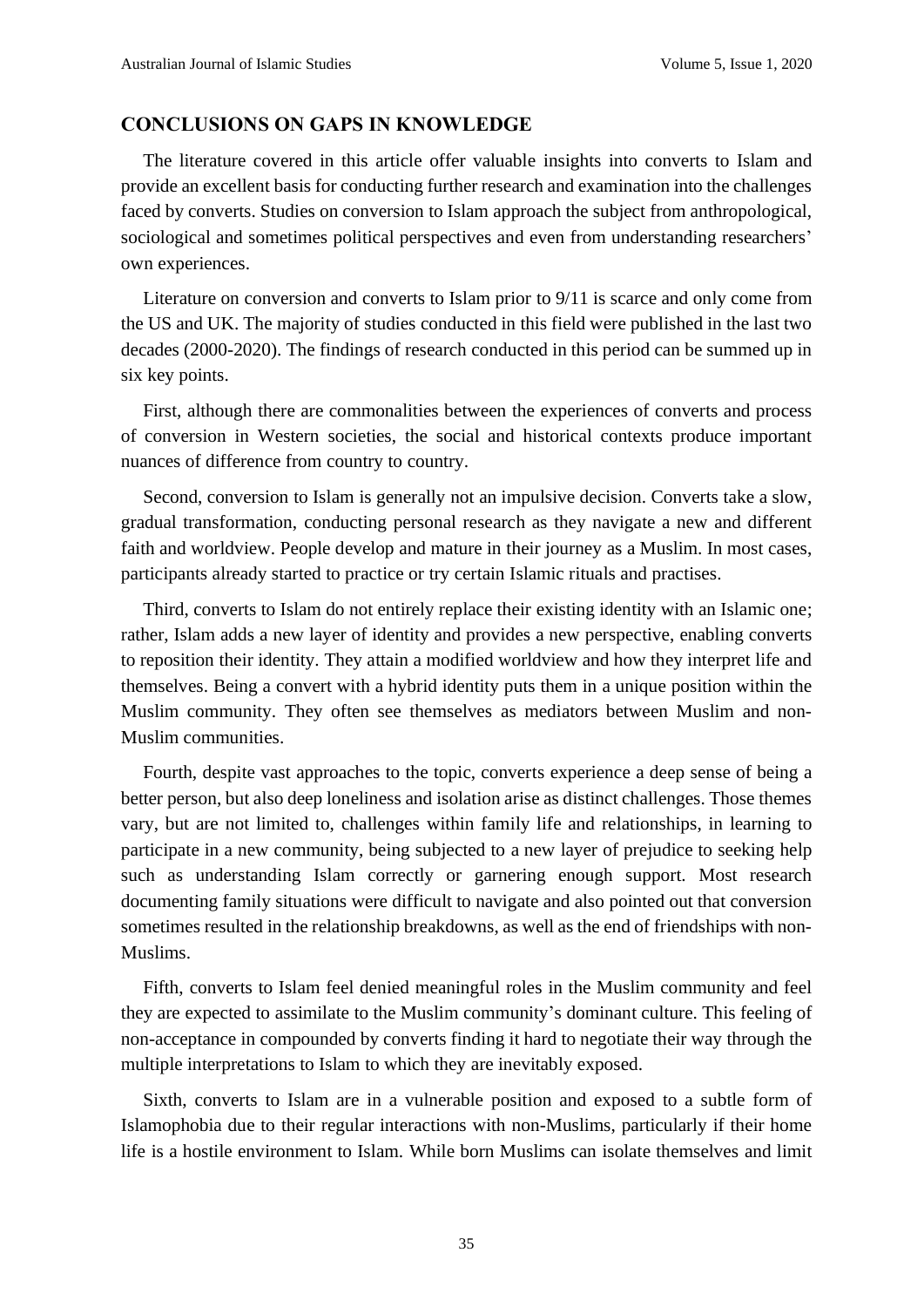Islamophobic experiences, converts to Islam are constantly exposed to contemptuous views of Islam and Muslims.

These valuable findings and insights at the same time reveal gaps in knowledge and offer a roadmap in charting new research. In this systematic review and analysis of literature, six important areas of research can be highlighted.

First, research to date mainly focuses on women converts to Islam and generally attempts to highlight regression in the social status of these women compared to non-Muslim women in respective societies. The expectation is that women's experience of conversion is different to that of men, but in the absence of equal emphasis in research, there will be incomplete understanding of similarities and differences between the conversion process and experiences of men and women converts.

Second, there is interplay between Islam influencing converts' identity and converts influencing the way Islam is understood in Western societies; that is, the influence is twoway. Muslim converts to Islam are actively engaged with Islam and Muslims while at the same time play a key role in the development of Islam. More specifically, it would be interesting to know if Australian born converts feel challenged by two strong identities that have been juxtaposed by political, public and religious discourse or if this is instigated by the focus of academic researchers. While research has traditionally been split between ancestry, gender and location, there are compelling reasons to investigate Australian born converts as a whole.

Third, tied with the second point above, there is a lack of Muslim converts' voices within the Muslim community or when research is conducted on Muslims in Western societies. There is no information on whether the, now sizable, Muslim converts' views are similar or different compared to born Muslims or Muslims with a recent migrant background. This absence further marginalises converts and deprives them of the important role and influence they can play within Muslim communities and wider society.

Fourth, no study investigates how converts integrate within their respective Muslim community. While studies to date highlight challenges associated with being a Muslim and interacting with other Muslims, no study traces successful integration of converts to Muslim communities while they maintain their existing identity.

Fifth, since Kose's research in 1996, no study was conducted on the unique conversion process of converts to Islam. It is important to test the hypothesis of double conversion – a convert to Islam goes through a second conversion experience where they fully commit to an Islamic way of life. A theory of Islamic conversion in Western societies could be developed.

Sixth, specifically in Australia, research is limited to radicalisation and Aboriginal conversion. Research conducted to date does not seem to afford Indigenous people the acknowledgement that converting to Islam is a rational, cognitive decision made by a person, as much as a spiritual and deeply emotional experience. The process and factors involved in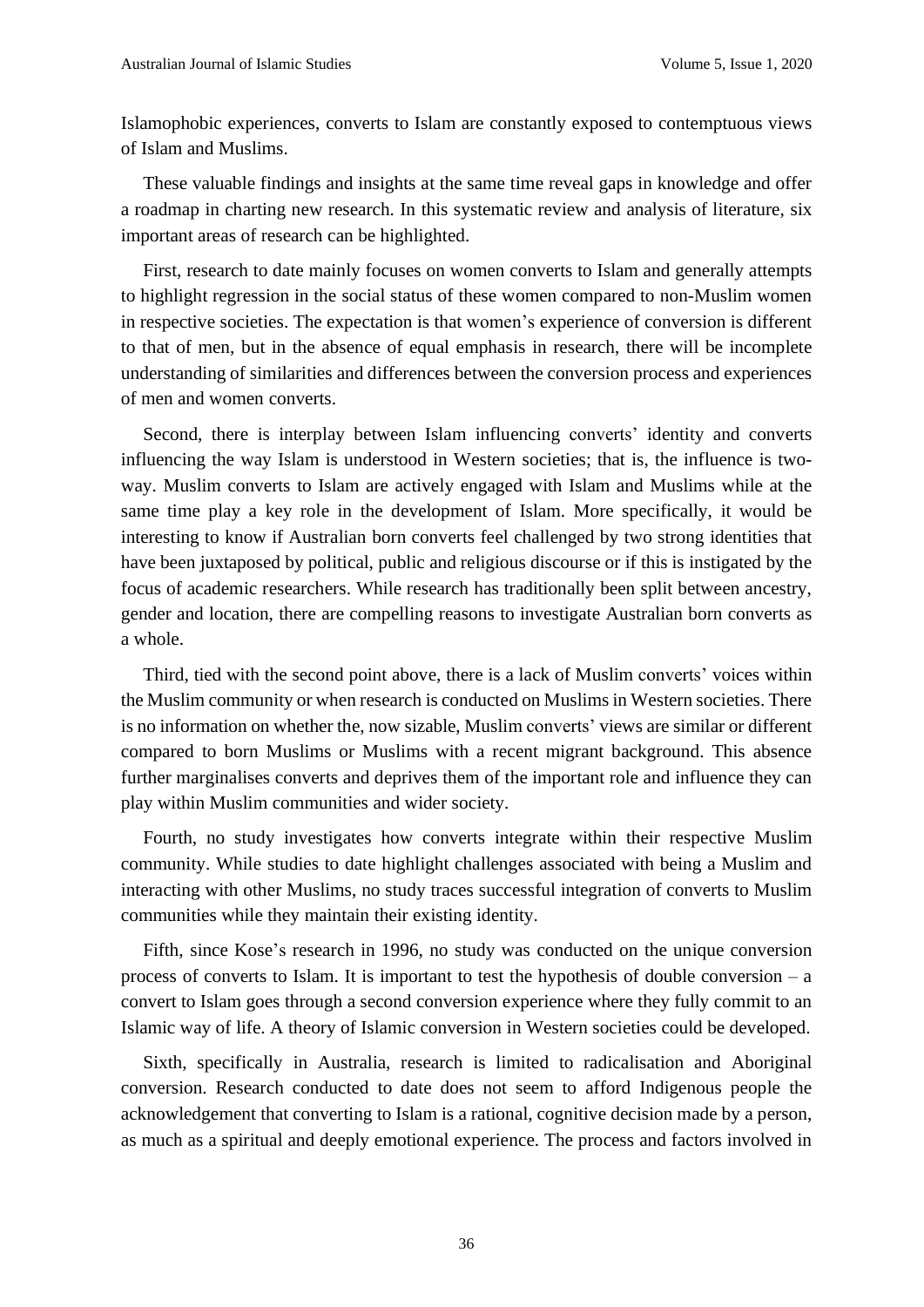the conversion of Indigenous people to Islam need to be investigated without the constraints of a security lens.

Western and Australian conversion to Islam are expected to evolve as the Muslim identity and their understanding of Islam in the West evolve in tandem over time. With the growing populations of Muslim minorities in Western societies and steady increase in Western converts to Islam, there is more scope on research in this field.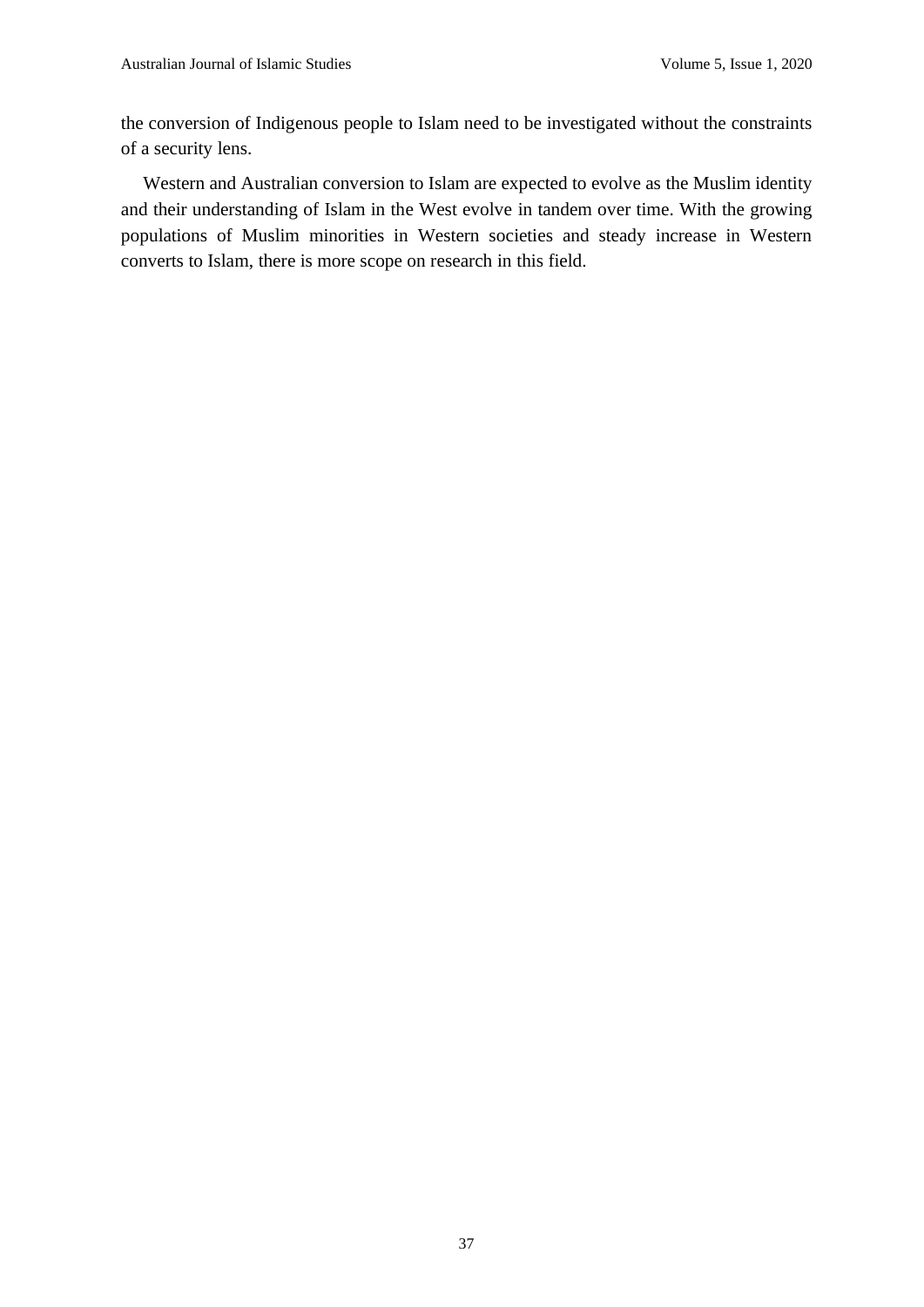#### **BIBLIOGRAPHY**

- Akbarzadeh, Shahram, Gary D. Bouma and Rachel Woodlock. *Muslim Voices: Hope and Aspirations of Muslim Australians*. Victoria: Centre for Muslim Minorities and Islam Policy Studies, Monash University, 2009.
- Alam, Oishee. "Islam is a Blackfella Religion, Whatchya Trying to Prove?' Race in the Lives of White Muslim Converts in Australia." *La Trobe Journal* 89 (2012): 124-139. http://www.slv.vic.gov.au/sites/default/files/La-Trobe-Journal-89-Oishee-Alam.pdf.
- Alam, Oishee. *Facing Race: White Australian Converts to Islam*. Melbourne: Melbourne University Publishing, 2018.
- Ali, Rehielah Noreen. "Gender, Faith and Locality: Muslim Women in Scotland." PhD diss., Newcastle University, 2013.
- Alyedreessy, Mona. "British Converts: An Investigation of Conversion and Deconversion Processes to and from Islam." PhD diss., Kingston University, 2016.
- Anway, Carol L. "American Women Choosing Islam*.*" In *Muslims on the Americanization Path*, edited by Yvonne Yazbeck Haddad and John L. Esposito, 145-162. Oxford: Oxford University Press, 2000.
- Anway, Carol L. *Daughters of Another Path: Experiences of American Women Choosing Islam.* Lee's Summit: Yana Publications, 1995.
- Australian Bureau of Statistics. "Census Data Reveals 'No Religion' is Rising Fast." Media release 074/2017. https://www.abs.gov.au/AUSSTATS/abs@.nsf/mediareleasesby ReleaseDate/7E65A144540551D7CA258148000E2B85.
- Bowen, Patrick D. "Conversion to Islam in the United States: A Case Study in Denver, Colorado." *Intermountain West Journal of Religious Studies* 1, no.1 (2009): 42-64. http://digitalcommons.usu.edu/ imwjournal/vol1/iss1/4.
- Brice, M. A. Kevin. "An English Muslim in Search of an Identity." In *Approaches to Englishness: Differences, Diversity and Identities*, edited by C. Hart, 184-193. Kingswinford: Midrash Publishing, 2008.
- Brice, M. A. Kevin. "Becoming Muslim, Becoming British, Becoming White: White British Muslims Challenging Received Binaries of West versus Islam and White versus Muslim." In *Muslims in the UK and Europe*, edited by Paul Anderson and Julian Hargreaves, 24-35. Cambridge: University of Cambridge, 2018.
- Brice, M. A. Kevin. *A Minority within a Minority: A Report on Converts to Islam in the United Kingdom*. UK: Swansea University on behalf of Faith Matters, 2010.
- Coleman, Brian L. "Post-Conversion Experiences of African-American Male Sunni Muslims: Community Integration and Masculinity in Twenty-First Century Philadelphia." *Publicly Accessible Penn Dissertations* 54 (2009): 1-198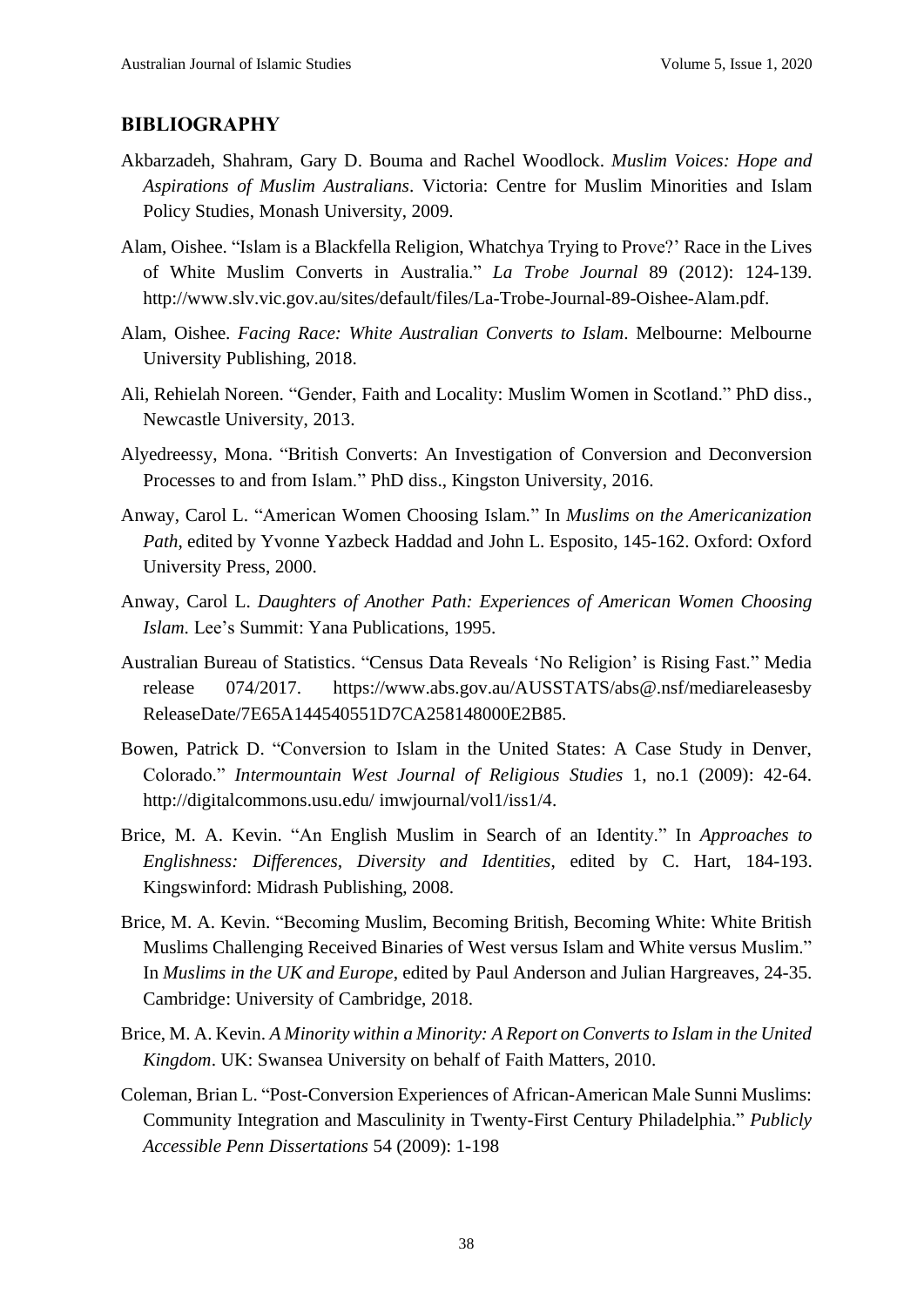- Galonnier, Juliette. "Conversion to Islam as Religious and Racial Crossing." The Immanent Frame, June 5, 2018. https://tif.ssrc.org/2018/06/05/conversion-to-islam-as-religious-andracial-crossing/.
- Galonnier, Juliette. "When 'White Devils' Join the Deen. White Americans converts to Islam and the Experience of Non-normative Whiteness." *SciencesPo* 2015-1 (2015): 1-44. https://hal.archives-ouvertes.fr/hal-01422847.
- *Handbook of Contemporary Islam and Muslim Lives*, edited by M. Woodward and R. Lukens-Bull, 1-20. Switzerland: Springer Nature, 2019. doi: 10.1007/978-3-319-73653-2\_75-3.
- Hassan, Riaz. *Australian Muslims: A demographic, Social and Economic Profile of Muslims in Australia*. Adelaide, South Australia: International Centre for Muslim and Non-Muslim Understanding, University of South Australia, 2015.
- Henry, Declan. *Voices of Modern Islam: What it Means to be Muslim Today.* London: Jessica Kingsley Publishers.
- Herbert, David, and Janna Hansen. "You are no Longer my Flesh and Blood: Social Media and the Negotiation of a Hostile Media Frame by Danish Converts to Islam." *Nordic Journal of Religion and Society* 31, no. 1 (2018): 4-21.
- King, Ebony. "Pathways to Allah: Female Conversion to Islam in Australia." *Islam and Christian–Muslim Relations* 28, no. 4 (2017): 453-472. doi: 10.1080/09596410. 2017.1324004.
- Kose, Ali. *Conversion to Islam: A Study of Native British Converts*. Oxfordshire: Routledge, 1996.
- Lawson, David Edward. "Indigenous Australians and Islam: Spiritual, Cultural, and Political Alliances." PhD diss., Queensland University of Technology, 2010.
- Lentini, Pete. "'Rogue Reverts'? Muslim Converts, Panics and Australian Citizenship." In *Political Islam and Human Security*, edited by Fethi Mansouri and Shahram Akbarzadeh, 86-108. Newcastle: Cambridge Scholars Press, 2006.
- Mahmoud, Cheryl. "From Shahada to Akhirah: British Female Muslim Reverts." PhD diss., The University of Sheffield, 2014.
- McGinty, Anna Mansson. *Becoming Muslim: Western Women's Conversion to Islam*. New York: Palgrave Macmillan, 2006.
- Mitchell, Paul, and Halim Rane. "Faith, Identity and Ideology." In *How Muslim Communities and Western Societies see Each Other*, edited by J. Ali and A. Ata, 215-237. Oxford: Oxford University Press, 2018.
- Moosavi, Leon. "British Muslim Converts Performing Authentic Muslimness." *Performing Islam* 1, no. 1 (2012): 103-128.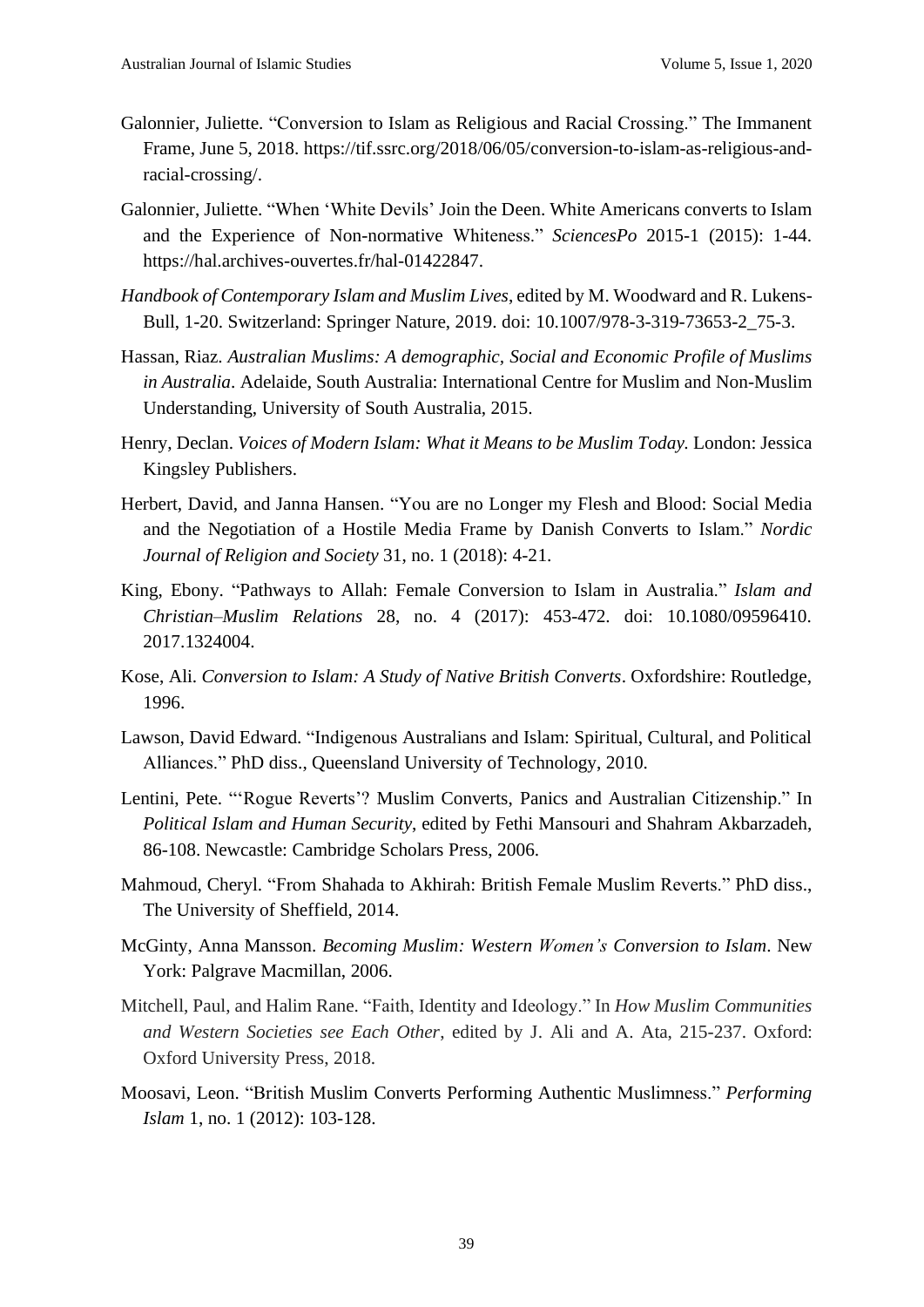- Moosavi, Leon. "The Racialization of Muslim Converts in Britain and their Experiences of Islamophobia." *Critical Sociology* 41, no. 1 (2015): 41-56. doi: 10.1177/ 0896920513504601.
- Moosavi, Leon. "White Privilege in the Lives of Muslim Converts in Britain." *Ethnic and Racial Studies* 38, no. 11 (2015): 1918-1933. doi: 10.1080/01419870.2014.952751.
- Mossiere, Geraldine. "Islamic Dress as Identity Politics Among Converts in the West." In Onnudottir, Helena, Adam Possamai and Bryan Turner. "Islam: A Religious Vehicle for Aboriginal Self-Empowerment in Australia?" *International Journal for the Study of New Religions* 1 (2010): 49-74.
- Onnudottir, Helena, Adam Possamai, Bryan Turner and Michael Kennedy. "Australian Aboriginal Muslims in Prison." *Journal of Intercultural Studies* 34 no. 3 (2013): 280-294, doi: 10.1080/07256868.2013.787403.
- Paget, John. "Aboriginal Conversions to Islam in Prison: A Substantial Security Threat or Another Moral Panic?" In *Muslim Identity Formation in Religiously Diverse Societies*, edited by Derya Iner and Salih Yucel, 290-307. Newcastle: Cambridge Scholars Publishing, 2015.
- Ramahi, D. A, and Suleiman, Y. "Intimate Strangers: Perspectives on Female Converts to Islam in Britain." *Contemporary Islam* 11, no. 21 (2017): 21-39. doi: 10.1007/s11562- 016-0376-0.
- Rambo, Lewis R. *Understanding Religious Conversion*. New Haven: Yale University Press, 1993.
- Roald, Anne Sofie. *New Muslims in the European Context: The Experience of Scandinavian Converts*. Leiden: Brill, 2004.
- Stephenson, Peta. "Indigenous Australia's Pilgrimage to Islam." *Journal of Intercultural Studies* 32, no. 3 (2011): 261-277. doi: 10.1080/07256868.2011.565737.
- Stephenson, Peta. "Syncretic Spirituality: Islam in Indigenous Australia." *Islam and Christian Muslim Relations* 24, no. 4 (2013): 427-444. doi: 10.1080/09596410.2013.816015.
- Stephenson, Peta. *Islam Dreaming: Indigenous Muslims in Australia*. Kensington: New South Publishing, 2010.
- Turner, Karen. "Contracts with Clauses: The Secret Politics of Being and Becoming Muslim." In *Challenging Identities*, edited by Shahram Akbarzadeh, 30-56. Carlton: Melbourne University Publishing, 2010.
- Van Nieuwkerk, Karin, ed. *Women Embracing Islam: Gender and Conversion in the West*. Austin: University of Texas Press, 2006.
- Vroon, V. E. "Sisters in Islam. Women's Conversion and the Politics of Belonging: A Dutch Case Study." PhD diss., University of Amsterdam, 2014.